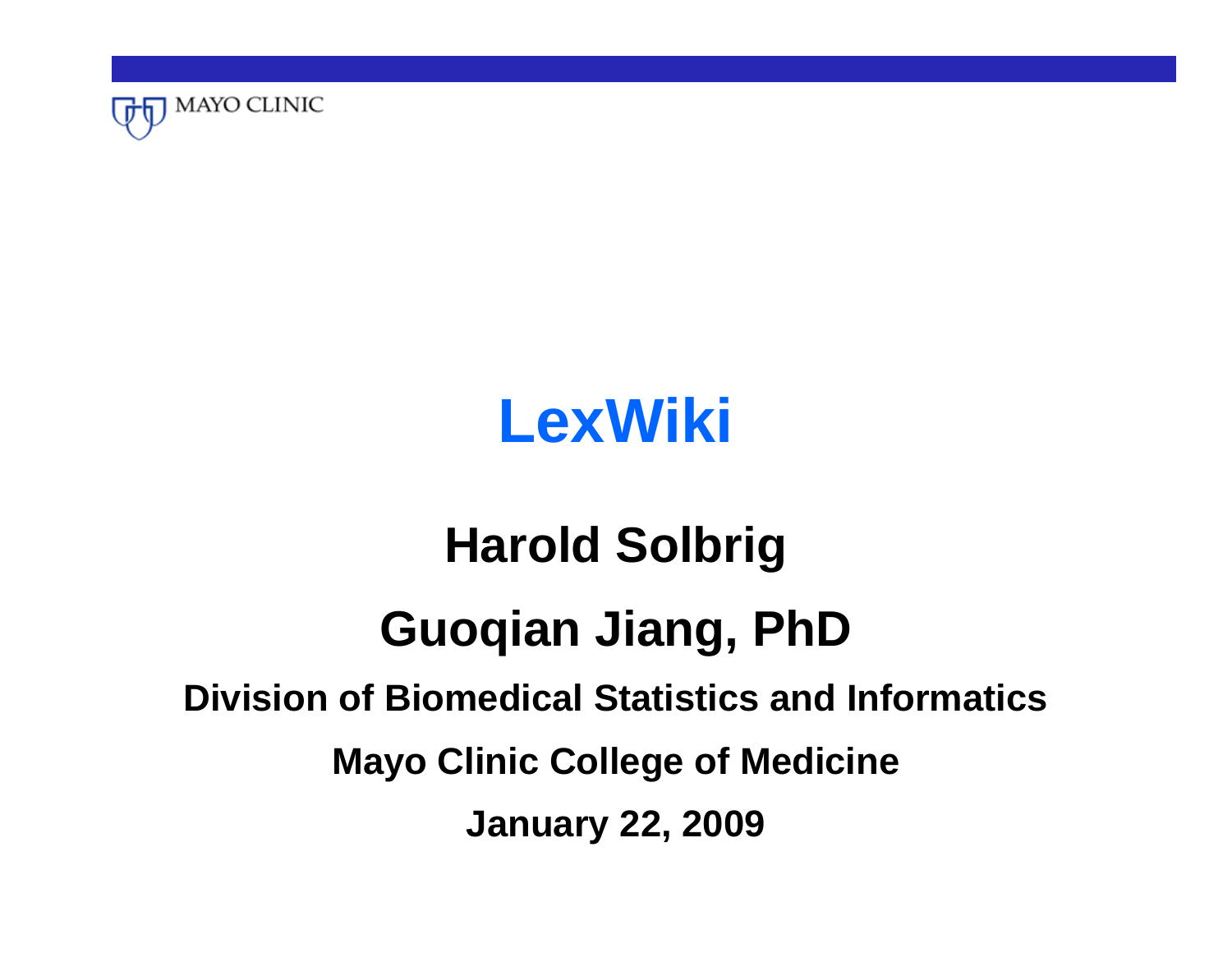

# **The Situation**

### **Semantic MediaWiki was to be used for multiple terminology curation projects, including:**

- **BiomedGT The National Cancer Institute's Biomedical Grid Terminology**
- **ICD-11 The World Health Organization's International Classification of Diseases Revision 11**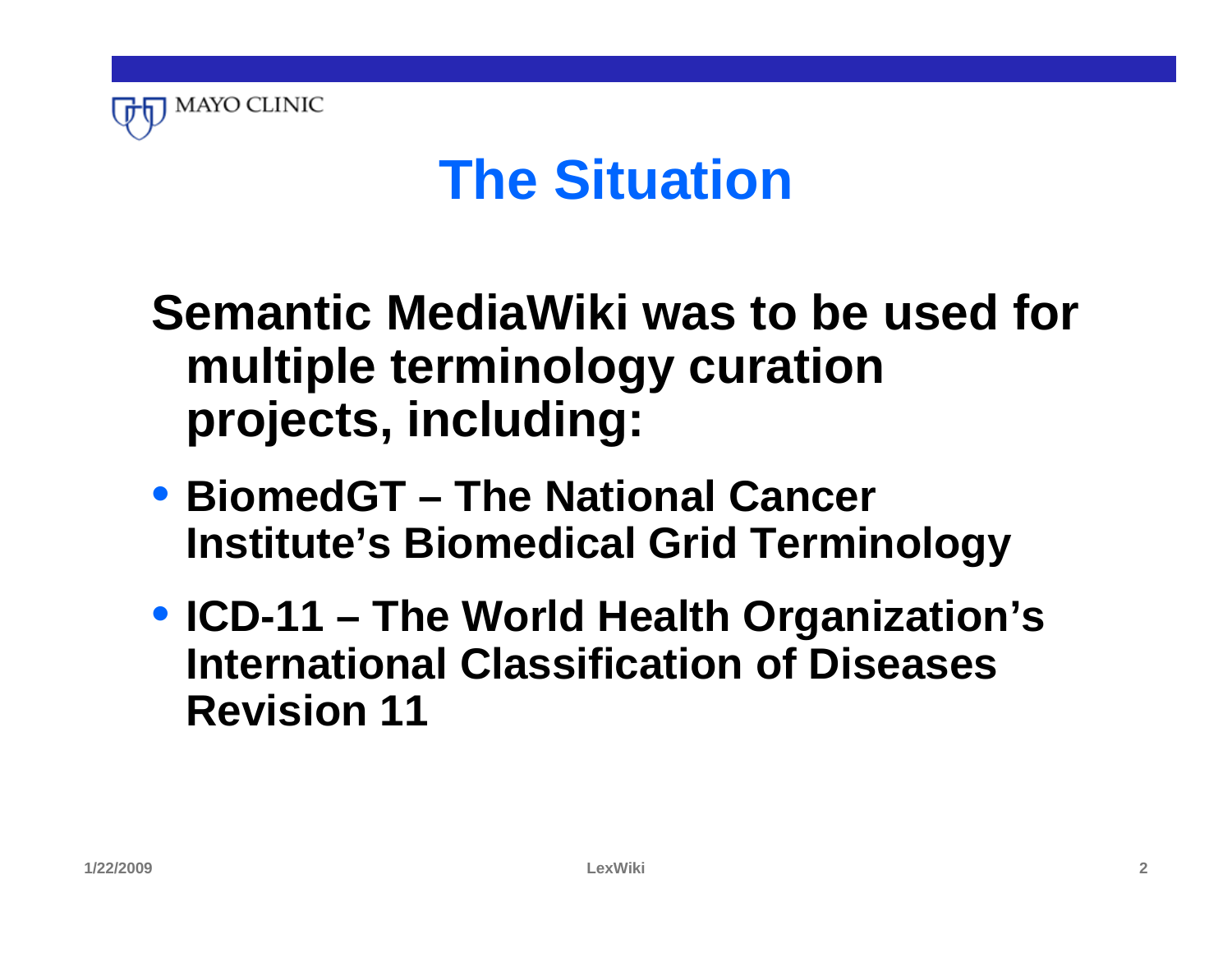

# **The Situation (continued)**

- **Both of these projects required the ability to reference and potentially integrate multiple terminological resources**
- **Neither of these projects had sufficient funding that a complete "stand-alone" solution would be practical... Collaboration was necessary.**
- **Both of these projects needed to expose content to a broad audience.**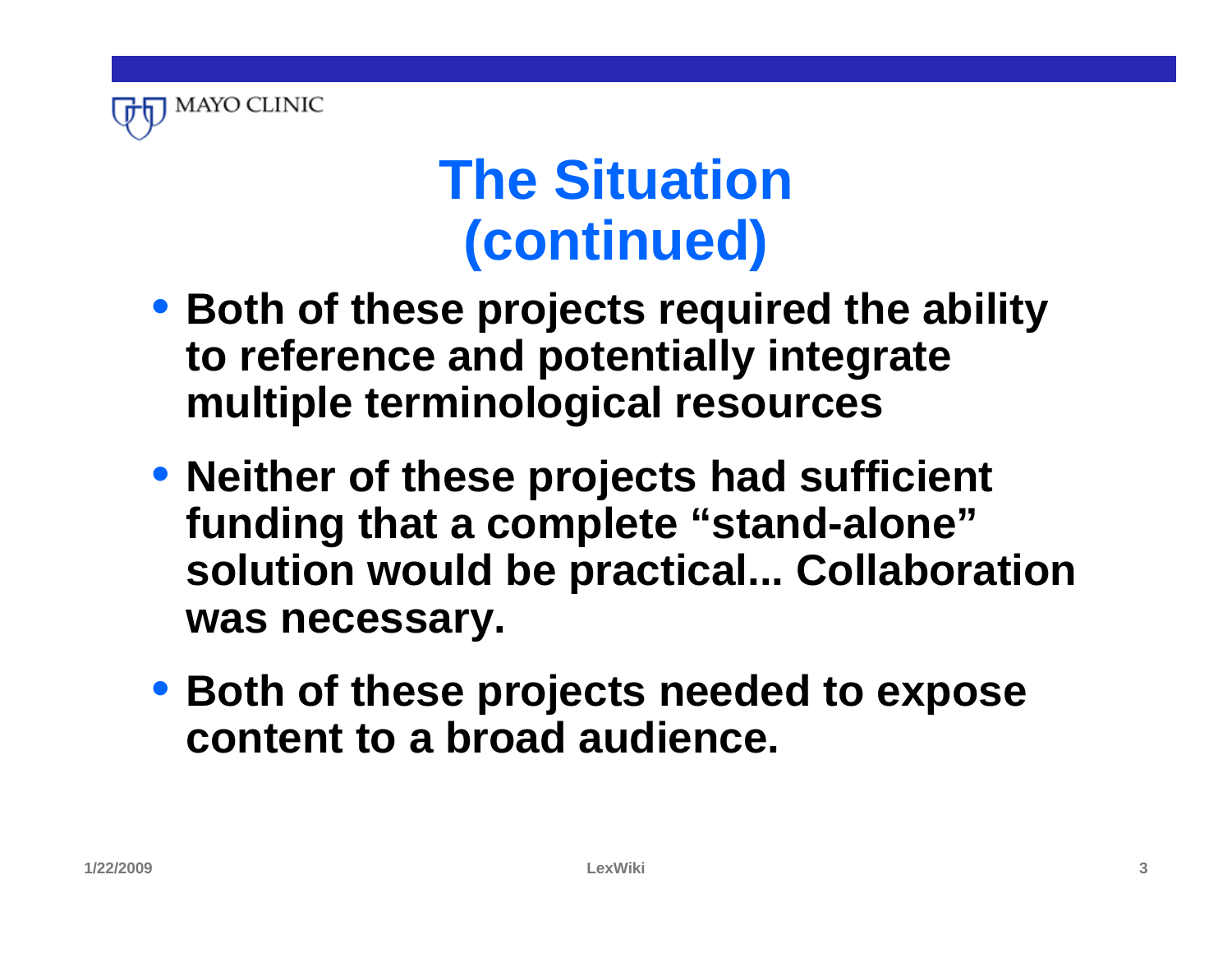

# **Workflow Before SMW**

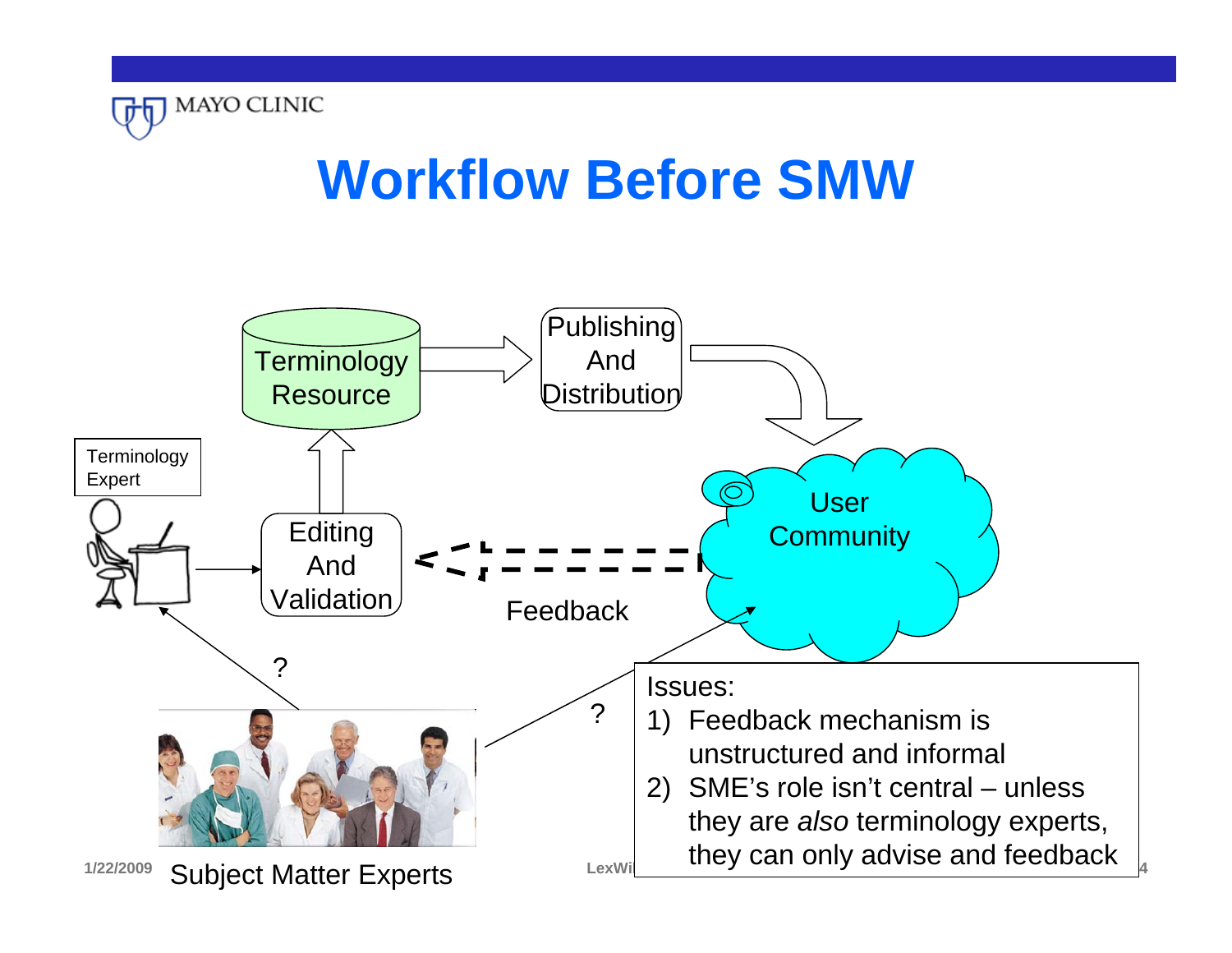

# **Workflow with SMW**

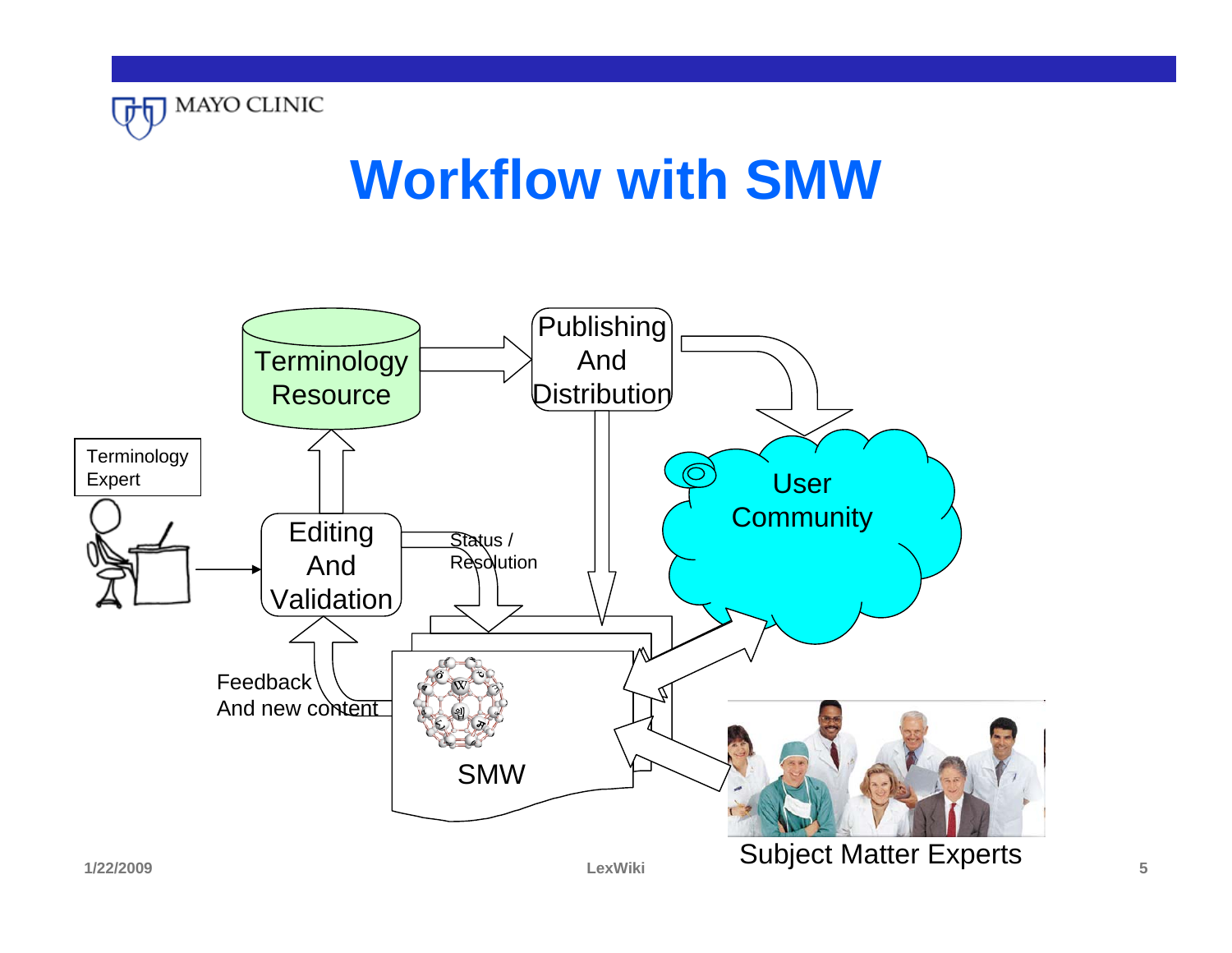

# **Requirement: Reuse**





BiomedGT





....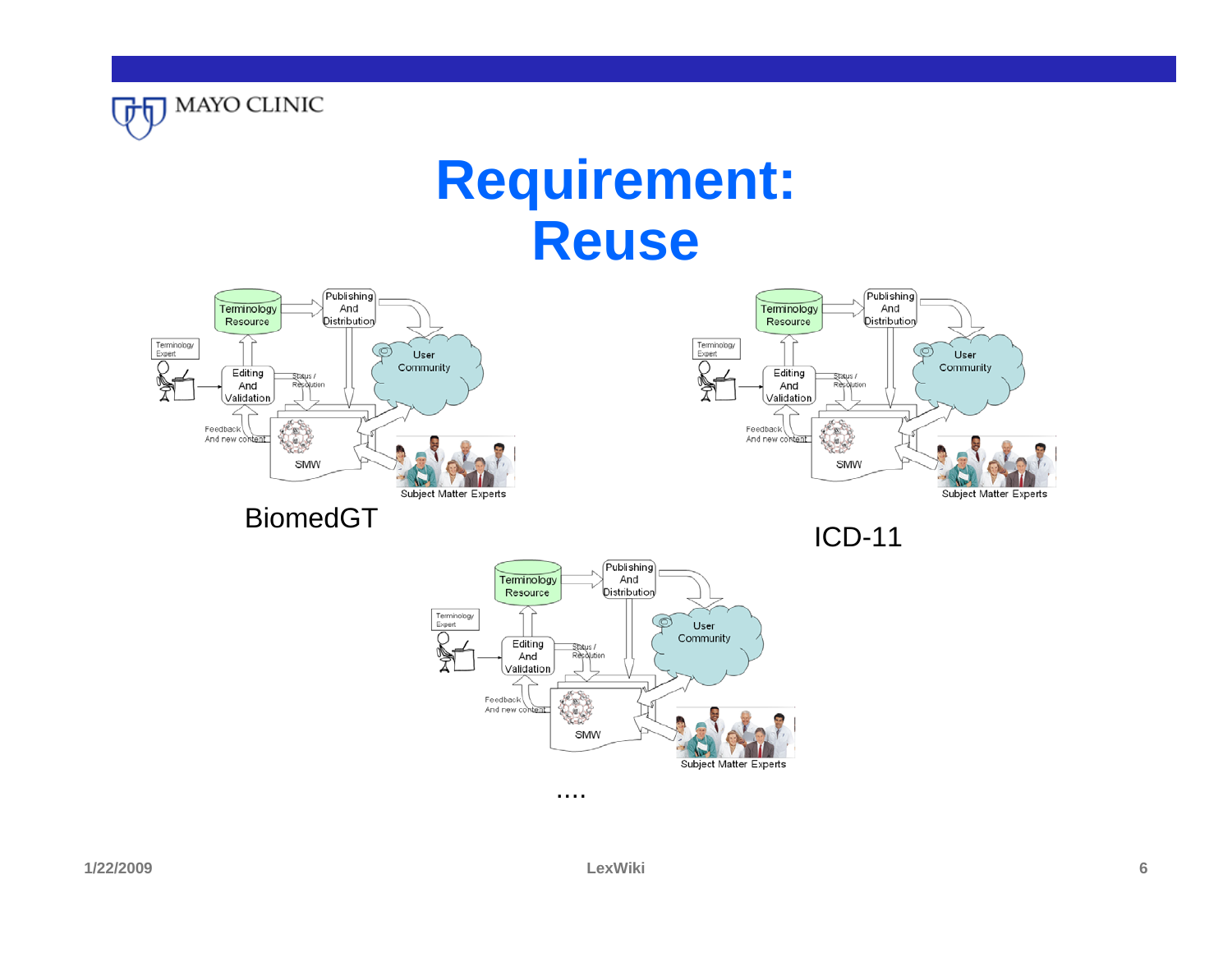

# **Requirement: Inter-wiki References**

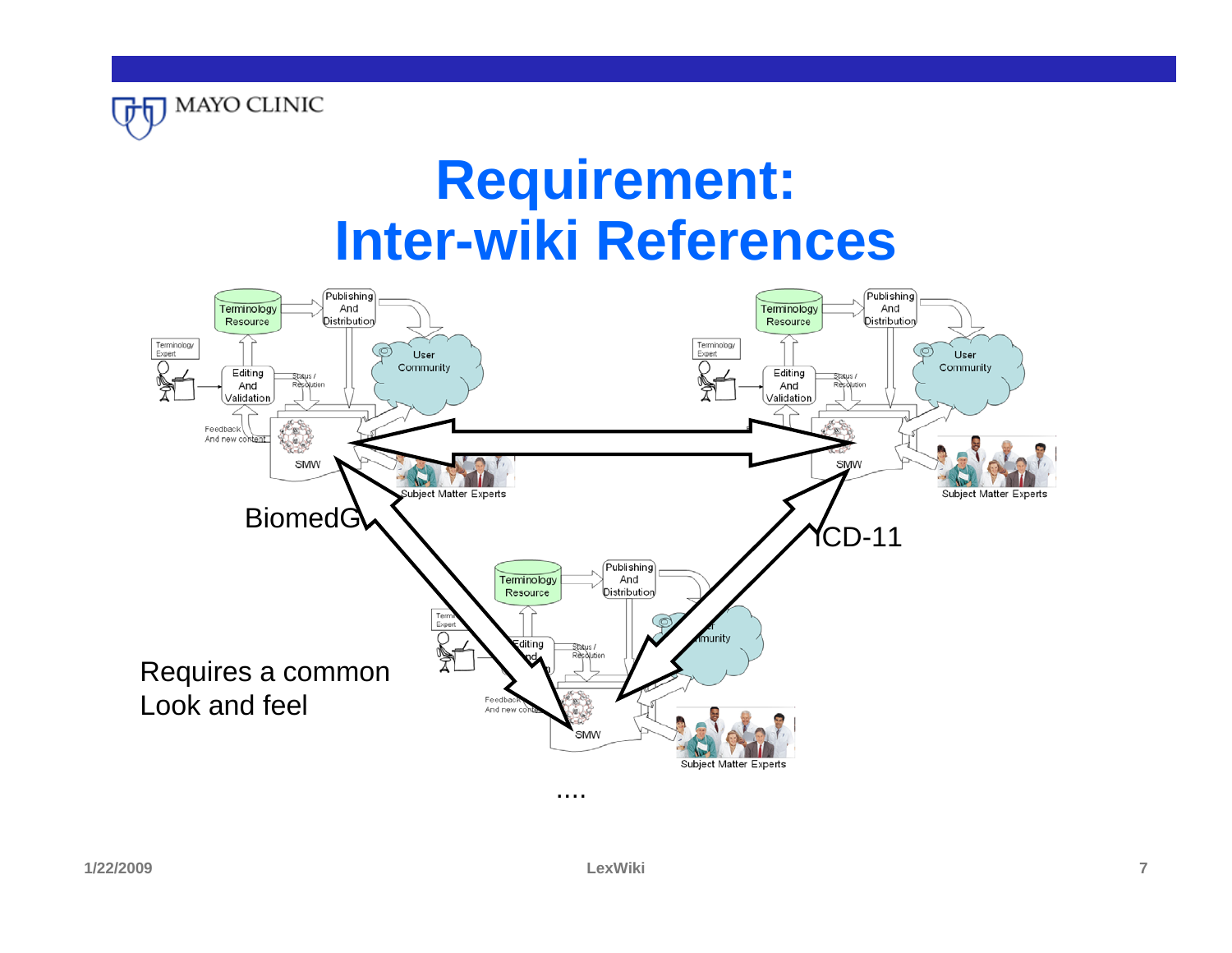# **Requirement: Multiple External Terminologies**



**MAYO CLINIC**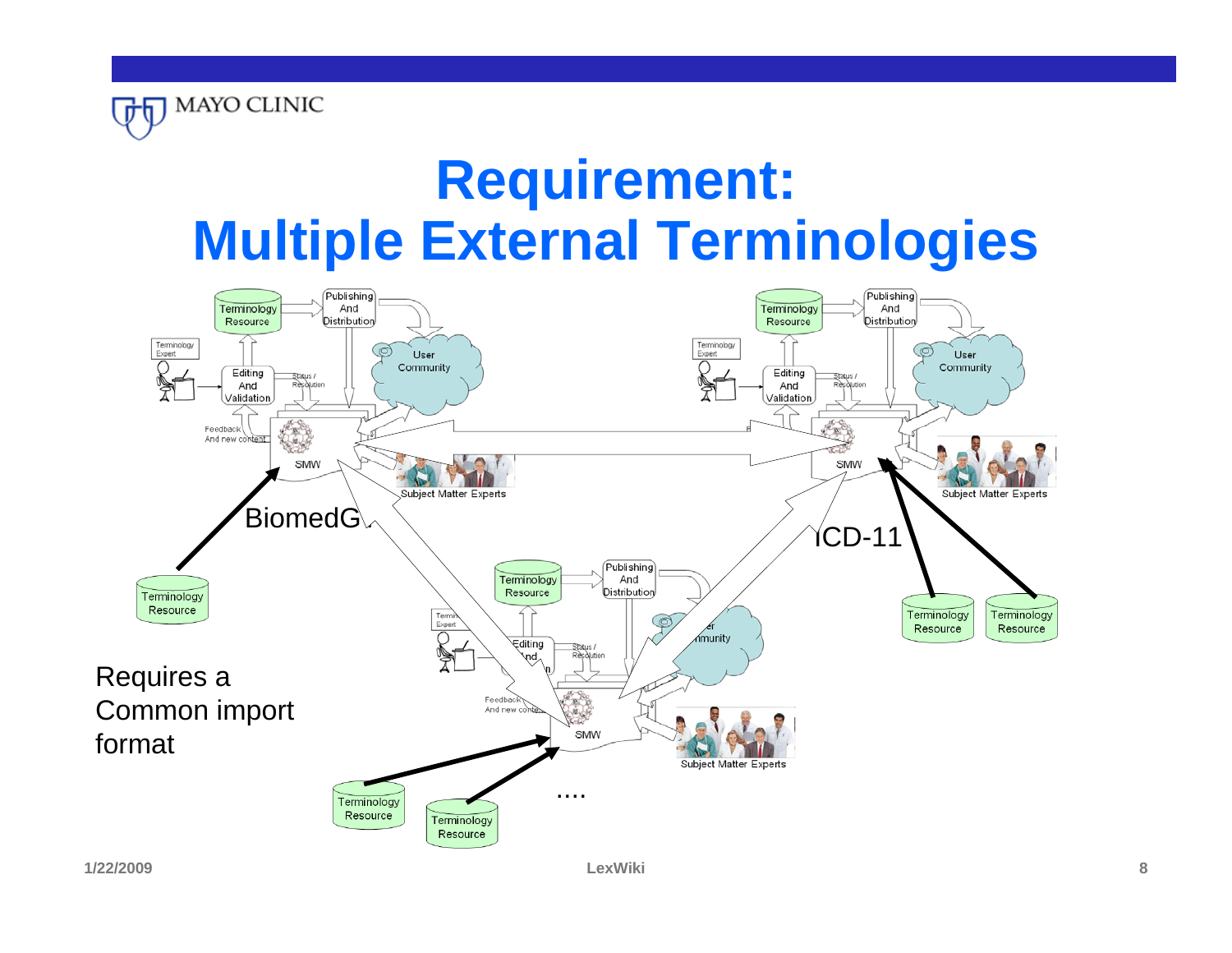

# **Meeting the Requirements Common Input Format**

# **A set of MediaWiki templates that**

- **A) Identify the semantics of the components (e.g. "Definition", "Designation", "Usage Note", "Relationship"...)**
	- **B)Create a common rendering C) Map to standard RDF model for output**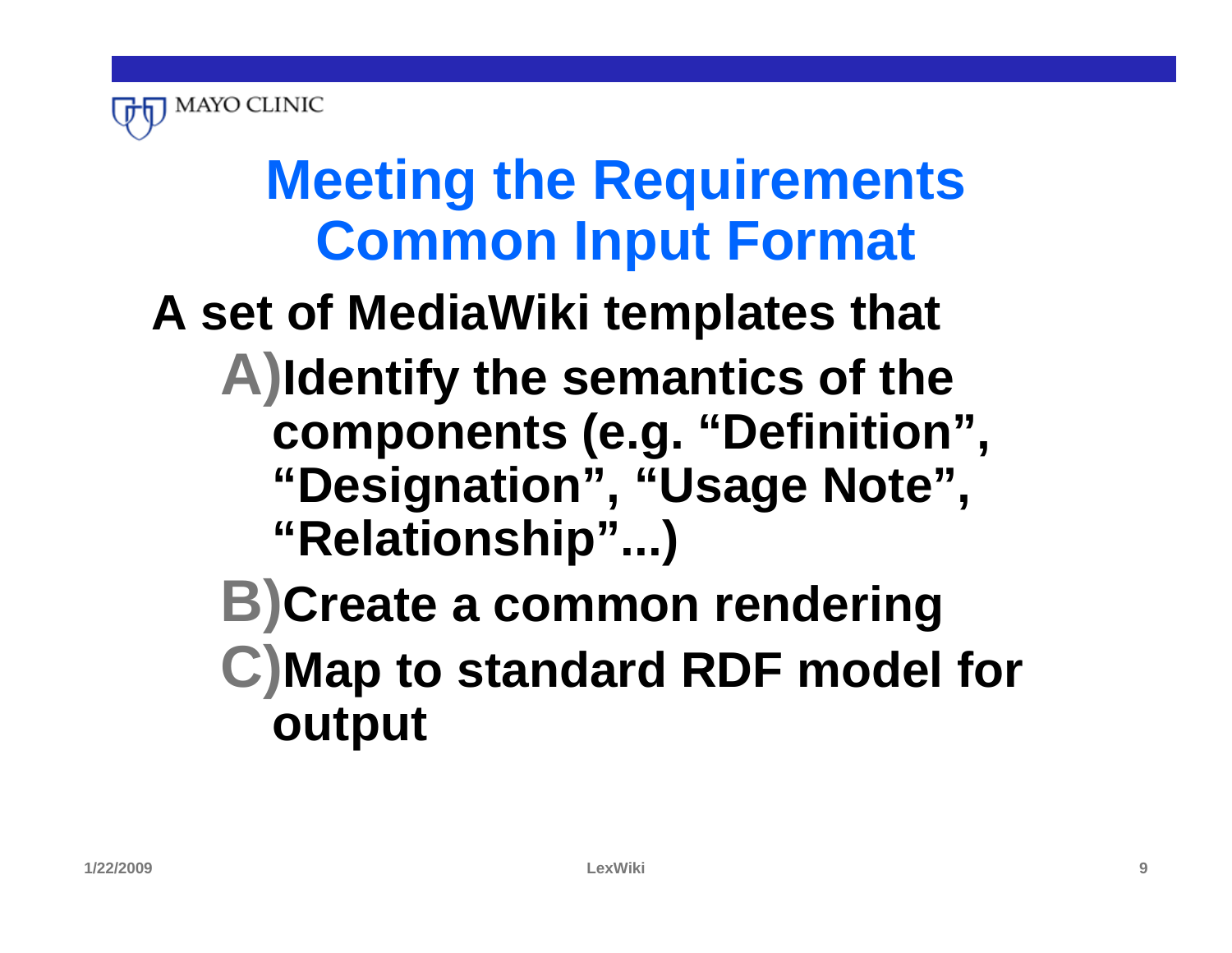

# **Meeting the Requirements**

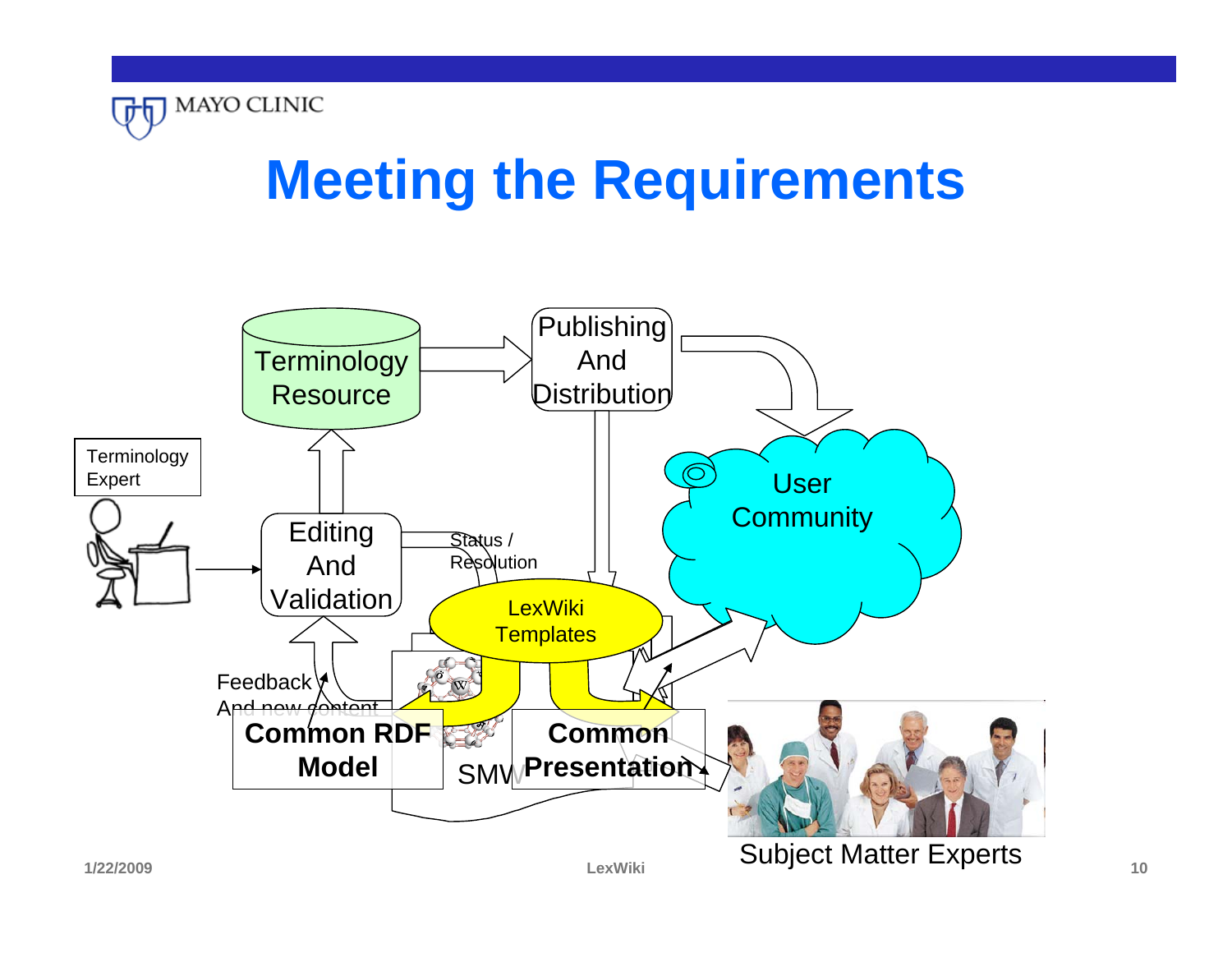

# **LexWiki Templates (Input into SMW)**

({MetaLexWiki Title|1=BGT Protein Splicing Abnormality(B45768)}} ({LexWiki Basic Data Header}} ((LexWiki Concept Code|1=B45768)) ({LexWiki BGT Concept Type|1=N}} ((LexWiki Preferred Name|1=Protein Splicing Abnormality))  $($ {LexWiki inScheme|1=BGT|2=01.01}} ((LexWiki Presentation | 1=BGT Synonym (P104) | 2=Protein Splicing Abnormality | source=NCI | type=PT } }  $\left\{\right.$  (LexWiki Definition|1=A change in the amino acid sequence of a wild-type protein, resulting from aberrant excision of in-frame protein sequences (inteins) from a precursor protein followed by ligation of the flanking |sequences (exteins).|source=NCI}} ({LexWiki editorialNote|1=Definition revised by CHK in 07/05.}} ((LexWiki URI|1=urn:oid:2.16.840.1.113883.3.26.1.2:B45768)) ({LexWiki Basic Data Trailer}} ({LexWiki Concept Property Header}} ((LexWiki Concept Property|1=BGT NCI META CUI(P208)|2=CL335100}} ({LexWiki Concept Property|1=BGT Semantic Type(P106)|2=Cell or Molecular Dysfunction}} ({LexWiki Concept Property Trailer}} ({LexWiki Association Header}} ((LexWiki Parent|1=BGT Protein Sequence Abnormality(B45767)|view=Defined|def=partial}}| ((LexWiki Association Trailer)) <noinclude>[[has default form::Form:LexWiki BGT Form]]</noinclude>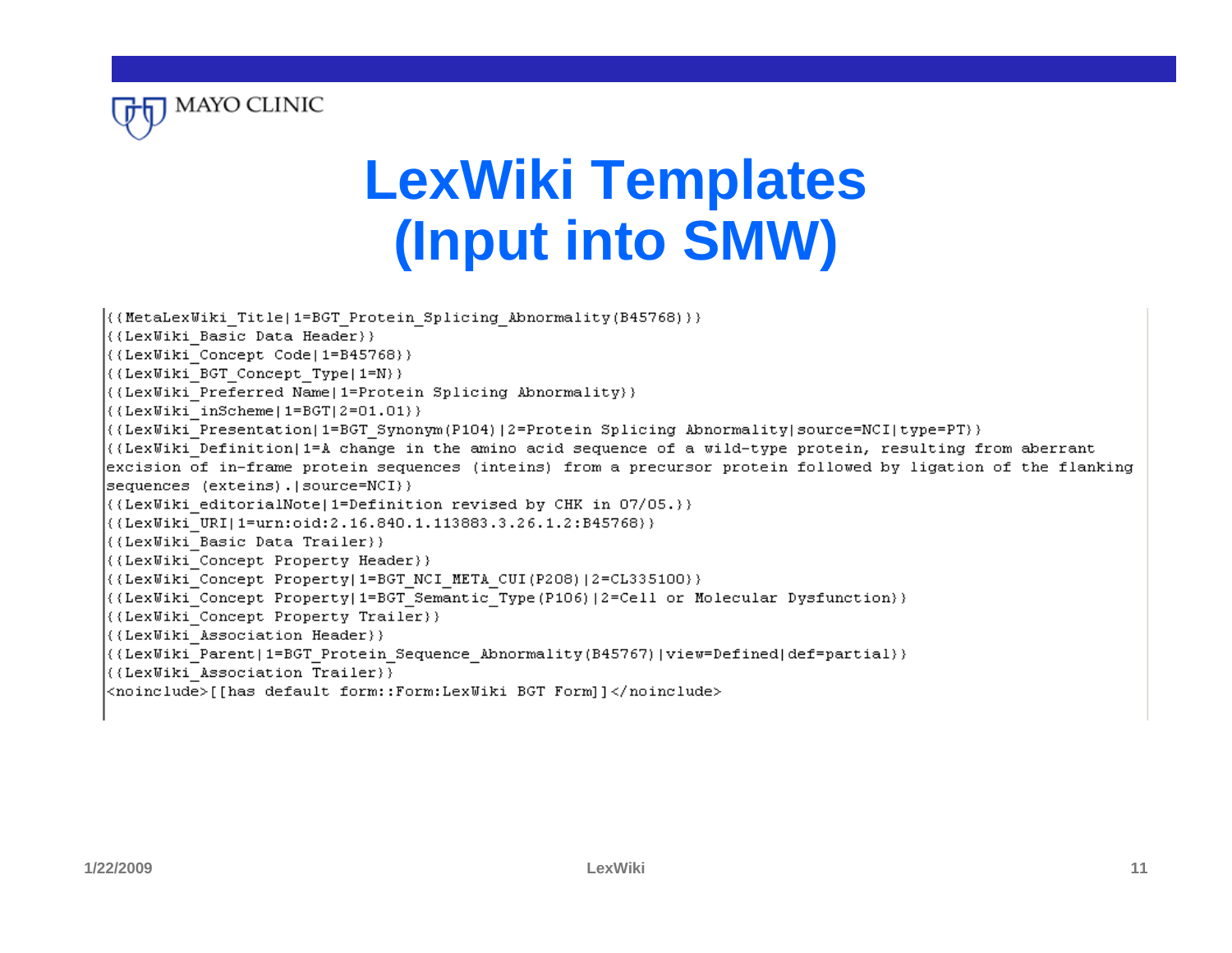

|                                                                                                         | view source                                                                                                                                                                                                                                                                                                                                                                                                                              |  |  |  |  |
|---------------------------------------------------------------------------------------------------------|------------------------------------------------------------------------------------------------------------------------------------------------------------------------------------------------------------------------------------------------------------------------------------------------------------------------------------------------------------------------------------------------------------------------------------------|--|--|--|--|
| <b>3IOMED<sub>G</sub></b>                                                                               | Category: BGT Protein Splicing Abnormality (B45768)                                                                                                                                                                                                                                                                                                                                                                                      |  |  |  |  |
|                                                                                                         | <b>BGT Protein Splicing Abnormality(B45768)</b>                                                                                                                                                                                                                                                                                                                                                                                          |  |  |  |  |
|                                                                                                         | Lexical                                                                                                                                                                                                                                                                                                                                                                                                                                  |  |  |  |  |
| search<br>Search<br>Go                                                                                  | Concept Code: B45768 (N)<br>Preferred Name: Protein Splicing Abnormality<br>Coding Scheme: BGT (01.01)<br>Synonym: Protein Splicing Abnormality (P7) (Source: NCI)<br>Definition: A change in the amino acid sequence of a wild-type protein, resulting from aberrant excision of in-frame protein sequences (inteins)<br>NCI)<br>Editorial Note: Definition revised by CHK in 07/05.<br>URI: um: oid: 2.16.840.1.113883.3.26.1.2:B45768 |  |  |  |  |
| <b>navigation</b><br>■ Main Page<br>■ Current events<br>Recent changes<br>■ TODO List<br><b>E</b> Help  |                                                                                                                                                                                                                                                                                                                                                                                                                                          |  |  |  |  |
| erminologies                                                                                            | Properties                                                                                                                                                                                                                                                                                                                                                                                                                               |  |  |  |  |
| <b>BiomedGT</b><br>CTCAE Subject Terms<br>NanoTech Domain<br>CRCH Nutrition Terms<br><b>Biospecimen</b> | NCI META CUI: CL335100<br>Semantic_Type: Cell or Molecular Dysfunction<br>Associations                                                                                                                                                                                                                                                                                                                                                   |  |  |  |  |
| CTCAE_Category<br>CTCAE SOC (Draft                                                                      | Parent: Protein Sequence Abnormality (primitive)                                                                                                                                                                                                                                                                                                                                                                                         |  |  |  |  |
| 1.0                                                                                                     | Form:LexWiki BGT Form                                                                                                                                                                                                                                                                                                                                                                                                                    |  |  |  |  |
| content search<br>Query ConceptCode                                                                     | Facts about BGT Protein Splicing Abnormality(B45768) <b>D</b>                                                                                                                                                                                                                                                                                                                                                                            |  |  |  |  |
| Query Preferred Name                                                                                    | BGT Concept Type(P365)<br>$N + Q$                                                                                                                                                                                                                                                                                                                                                                                                        |  |  |  |  |
| vorkflow                                                                                                | BGT NCI META CUI(P208) CL335100 + Q @                                                                                                                                                                                                                                                                                                                                                                                                    |  |  |  |  |
| Create / Update<br>Package                                                                              | BGT Semantic Type(P106) Cell or Molecular Dysfunction +                                                                                                                                                                                                                                                                                                                                                                                  |  |  |  |  |
| <b>Bug Reporting</b>                                                                                    | Protein Splicing Abnormality +<br>BGT Synonym (P104)                                                                                                                                                                                                                                                                                                                                                                                     |  |  |  |  |

MAYO CLINIC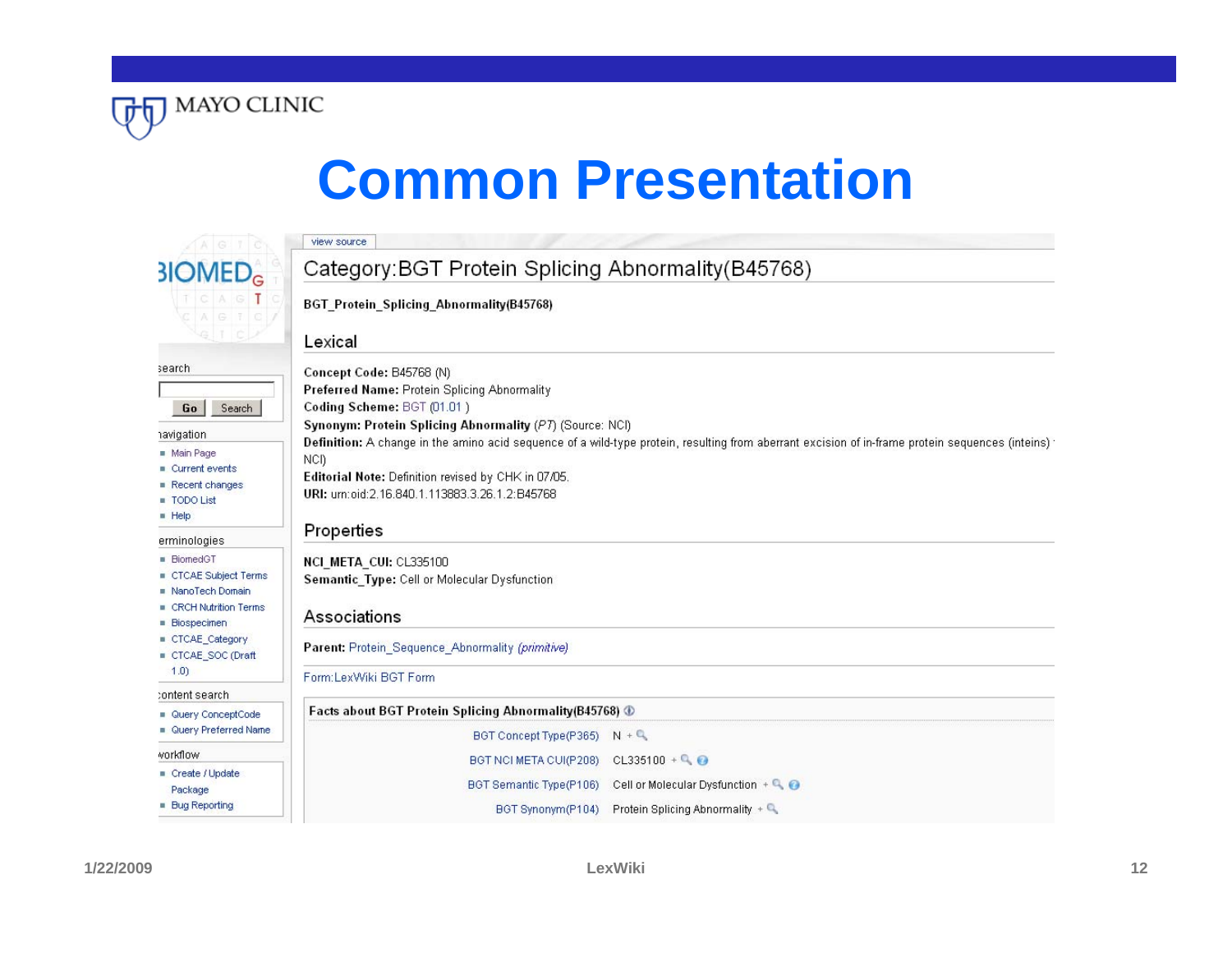

# **Common RDF Model (Output from SMW)**

#### $-$  <rdf:RDF >

- $\langle$ -- Ontology header -->
- < owl: Ontology rdf: about="">

<smw:exportDate rdf:datatype="http://www.w3.org/2001/XMLSchema#dateTime">2009-01-20T20:30:39-05:00</smw:exportDate> </owl:Ontology>

- $\langle$  /-- exported page data -->
- <owl: Class rdf: about="http://cbvapp-s1009.nci.nih.gov/wiki/index.php/Special:URIResolver/Category:BGT\_Protein\_Splicing\_Abnormality-28B45768-29"> <rdfs:label>BGT Protein Splicing Abnormality(B45768)</rdfs:label>

<smw:hasArticle rdf:resource="http://biomedgt.nci.nih.gov/wiki/index.php/Category:BGT\_Protein\_Splicing\_Abnormality(B45768)"/>

<rdfs:isDefinedByrdf:resource="http://biomedgt.nci.nih.gov/wiki/index.php/Special:ExportRDF/Category:BGT Protein Splicing Abnormality(B45768)"/> <rdfs:subClassOfrdf:resource="http://cbvapp-s1009.nci.nih.gov/wiki/index.php/Special:URIResolver/Category:BGT Protein Sequence Abnormality-28B45767-29"/ <property:BGT\_Concept\_Type-28P365-29 rdf:datatype="http://www.w3.org/2001/XMLSchema#string">N</property:BGT\_Concept\_Type-28P365-29> <property:BGT\_NCI\_META\_CUI-28P208-29 rdf:datatype="http://www.w3.org/2001/XMLSchema#string">CL335100</property:BGT\_NCI\_META\_CUI-28I <property:BGT\_Semantic\_Type-28P106-29 rdf:datatype="http://www.w3.org/2001/XMLSchema#string">Cell or Molecular Dysfunction</property:BGT\_Semant <property:BGT Synonym-28P104-29 rdf:datatype="http://www.w3.org/2001/XMLSchema#string">Protein Splicing Abnormality</property:BGT Synonym-28P1 <property:LexWiki\_Concept\_Code\_rdf:datatype="http://www.w3.org/2001/XMLSchema#string">B45768</property:LexWiki\_Concept\_Code> . Sproperty:LexWiki Preferred Name rdf:datatype="http://www.w3.org/2001/XMLSchema#string">Protein Splicing Abnormality</property:LexWiki Preferred <property:LexWiki URI rdf:resource="urn:oid:2.16.840.1.113883.3.26.1.2:B45768"/>

- <property:LexWiki Definition rdf:datatype="http://www.w3.org/2001/XMLSchema#string">

A change in the amino acid sequence of a wild-type protein, resulting from aberrant excision of in-frame protein sequences (inteins) from a precursor protein followed by </property:LexWiki Definition>

<property: SKOS editorialNote rdf: datatype="http://www.w3.org/2001/XMLSchema#string">Definition revised by CHK in 07/05.</property: SKOS editorialNote <property:DCTerms\_hasVersion rdf:resource="http://cbvapp-s1009.nci.nih.gov/wiki/index.php/Special:URIResolver/BGT-2FVersions-2F01.01"/>

<property:Has default form rdf:resource="http://cbvapp-s1009.nci.nih.gov/wiki/index.php/Special:URIResolver/Form.LexWiki BGT Form"/>

<property:SKOS\_inScheme\_rdf:resource="http://cbvapp-s1009.nci.nih.gov/wiki/index.php/Special:URIResolver/BGT"/>

 $\leq$  owl: Class

</-- auxilliary definitions -->

- <smw:Thing rdf: about="http://cbvapp-s1009.nci.nih.gov/wiki/index.php/Special:URIResolver/BGT"> <rdfs:label>BGT</rdfs:label>

<smw:hasArticle rdf:resource="http://biomedgt.nci.nih.gov/wiki/index.php/BGT"/>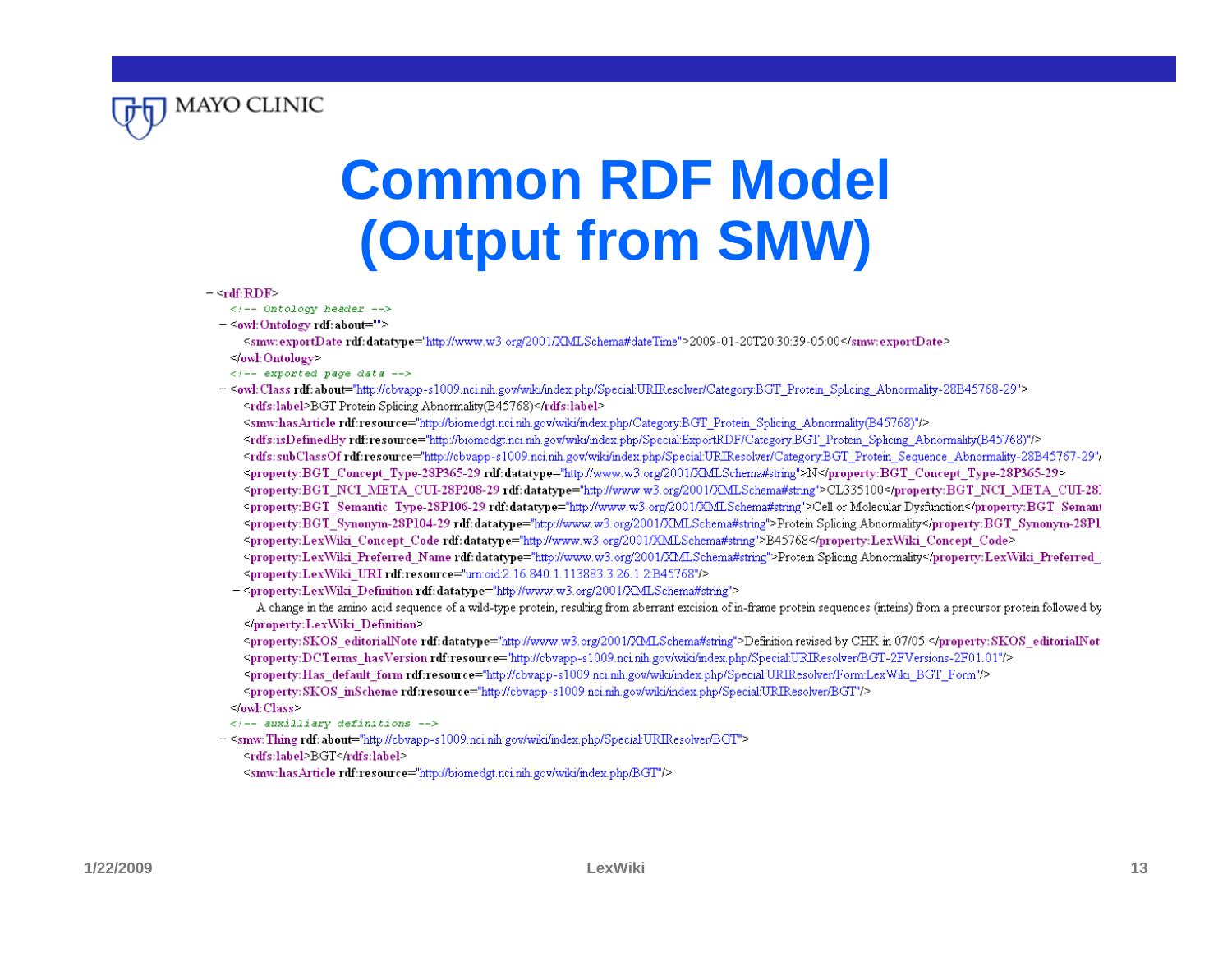

# **LexWiki and LexGrid**

# **LexGrid is a model of terminology:**

- **Designed to cover the spectrum from code/value tables to Thesauri to Ontologies**
- **Purpose includes:**
	- **a)Standardization of the human/terminology interface**
	- **b)Standard label set for terminological resources (e.g. Definition, Presentation, Comment, Language, ...)**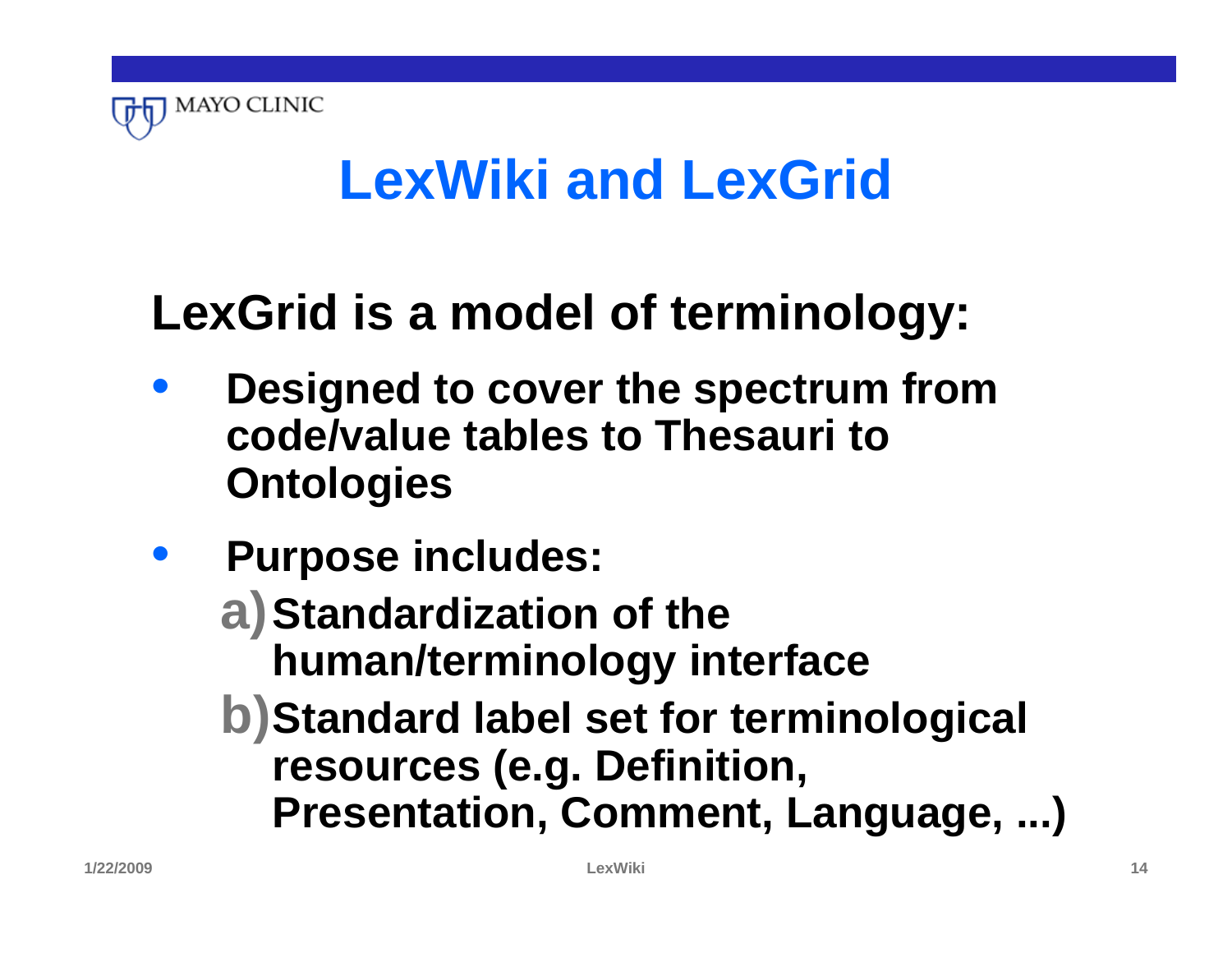

# **LexGrid**

# **A model of terminology:**

- **developed in the early 2000's**
- **Evolved from OMG's Lexicon Query Services Specification (1998)**
- **Compatible with the HL7 Common Terminology Services (CTS) specification**
- **Component of the NCI Cancer Bioinformatics Grid, NCVS CancerGrid, NCBO and others**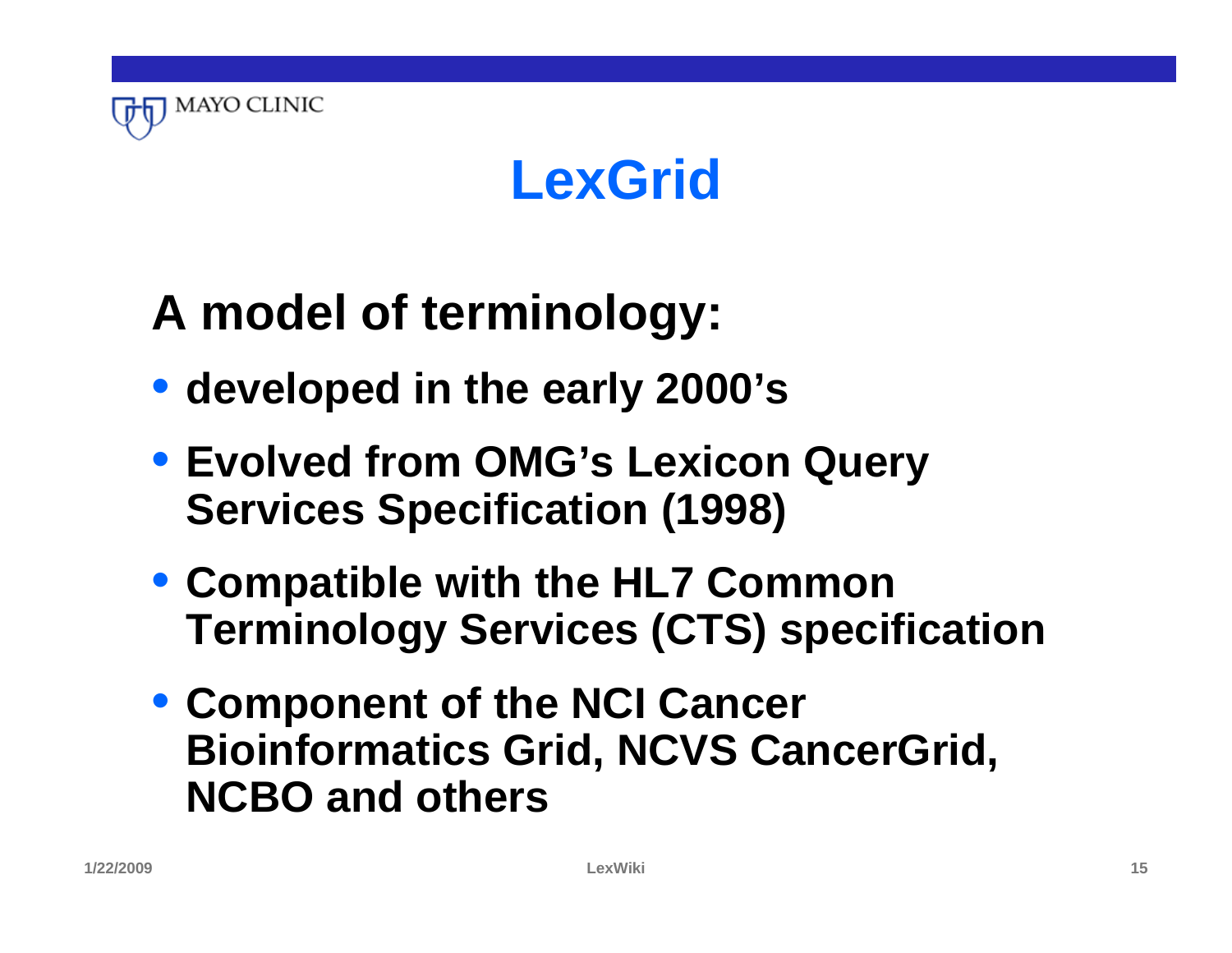



**THE MAYO CLINIC**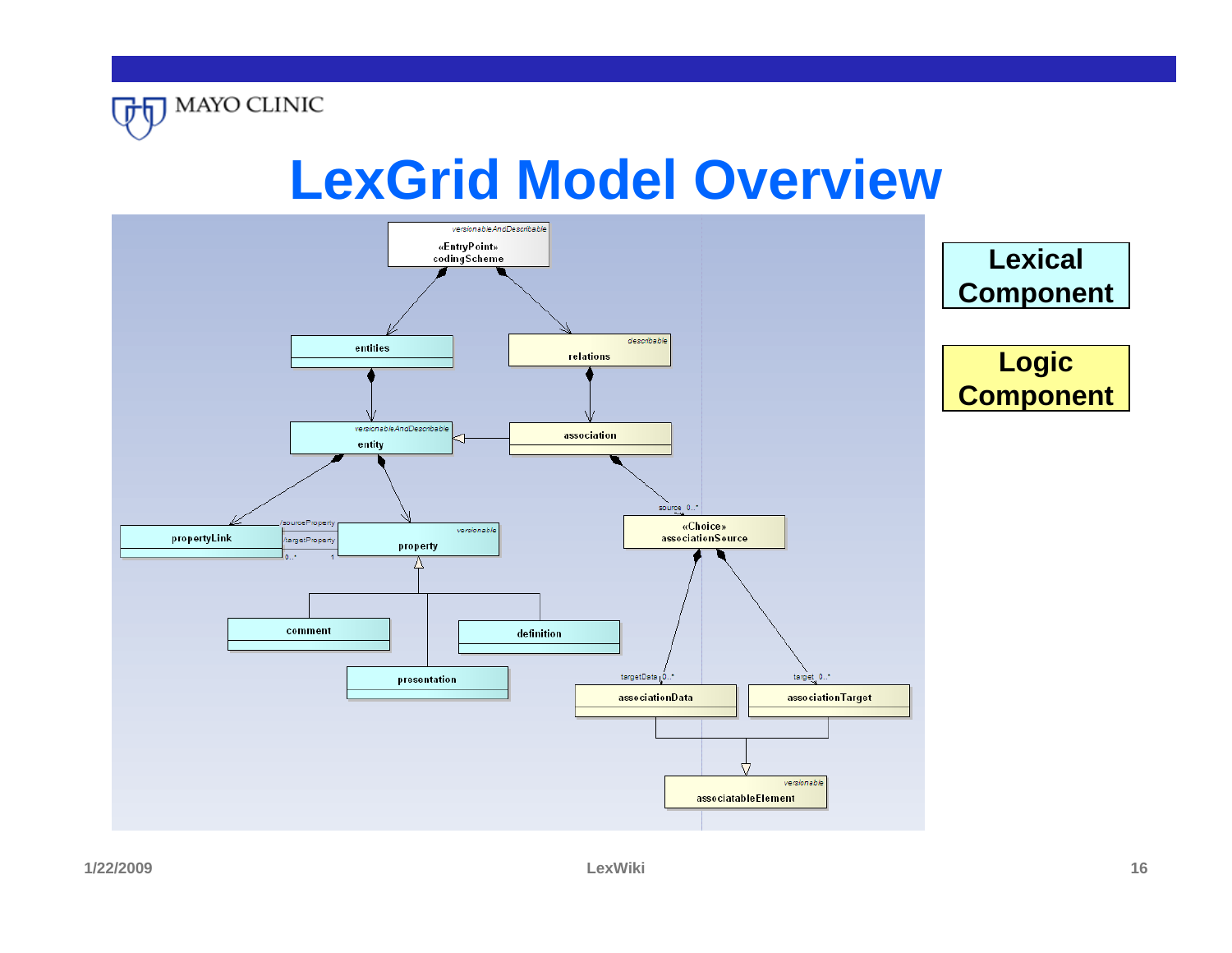

# **The LexGrid Model**

#### **Available as:**

- **XML Schema**
- **UML Model**
- **Castor / EMF Binding**

**Includes an import and export toolkit for:**

#### • **RDF**

• **OWL**

#### • **UMLS**

• **CSV**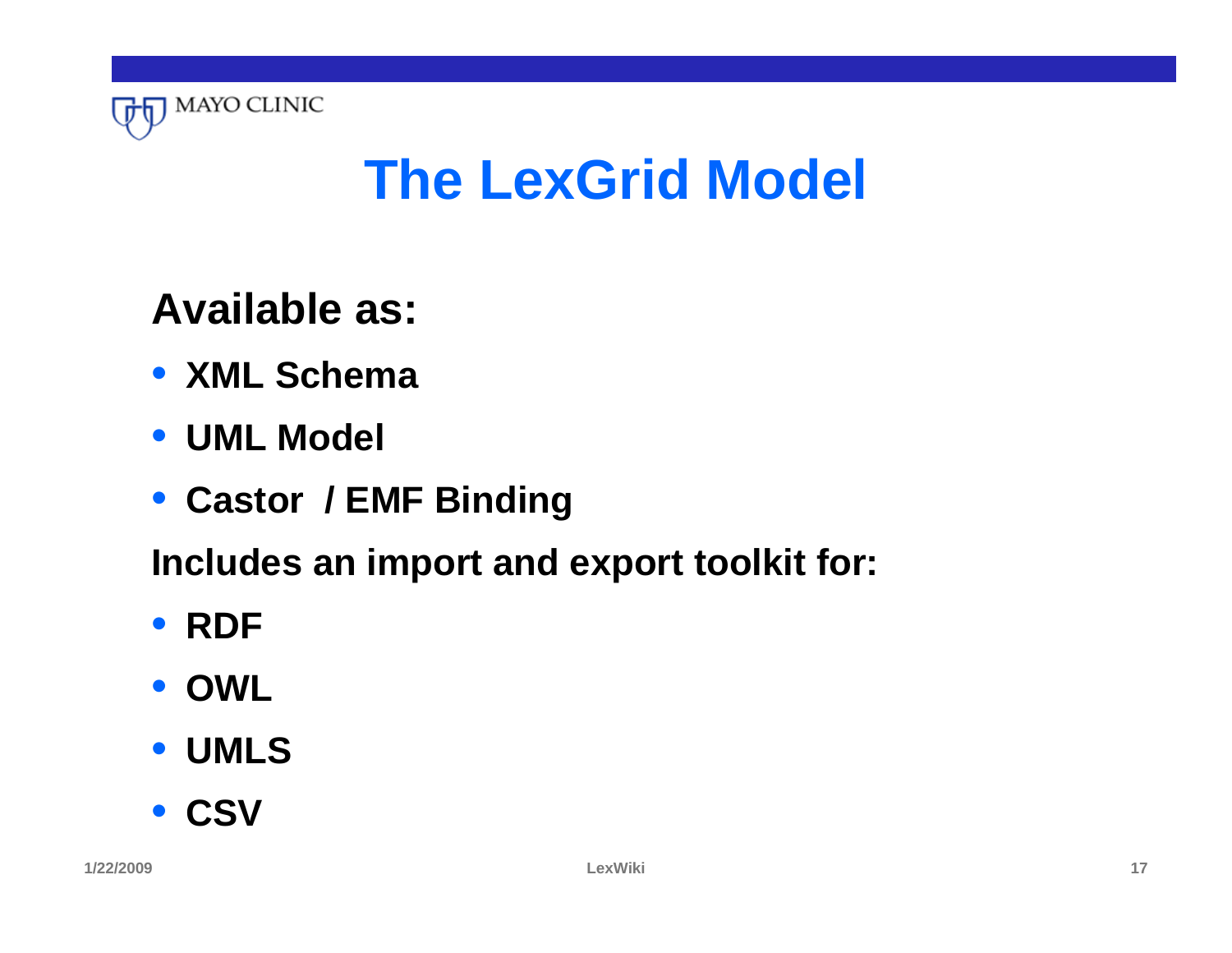

# **LexWiki**

- **A mapping of the LexGrid elements into MediaWiki Templates**
- **Tools to transform LexGrid content into template rendering**
- **Page naming tools**
- **Support infrastructure**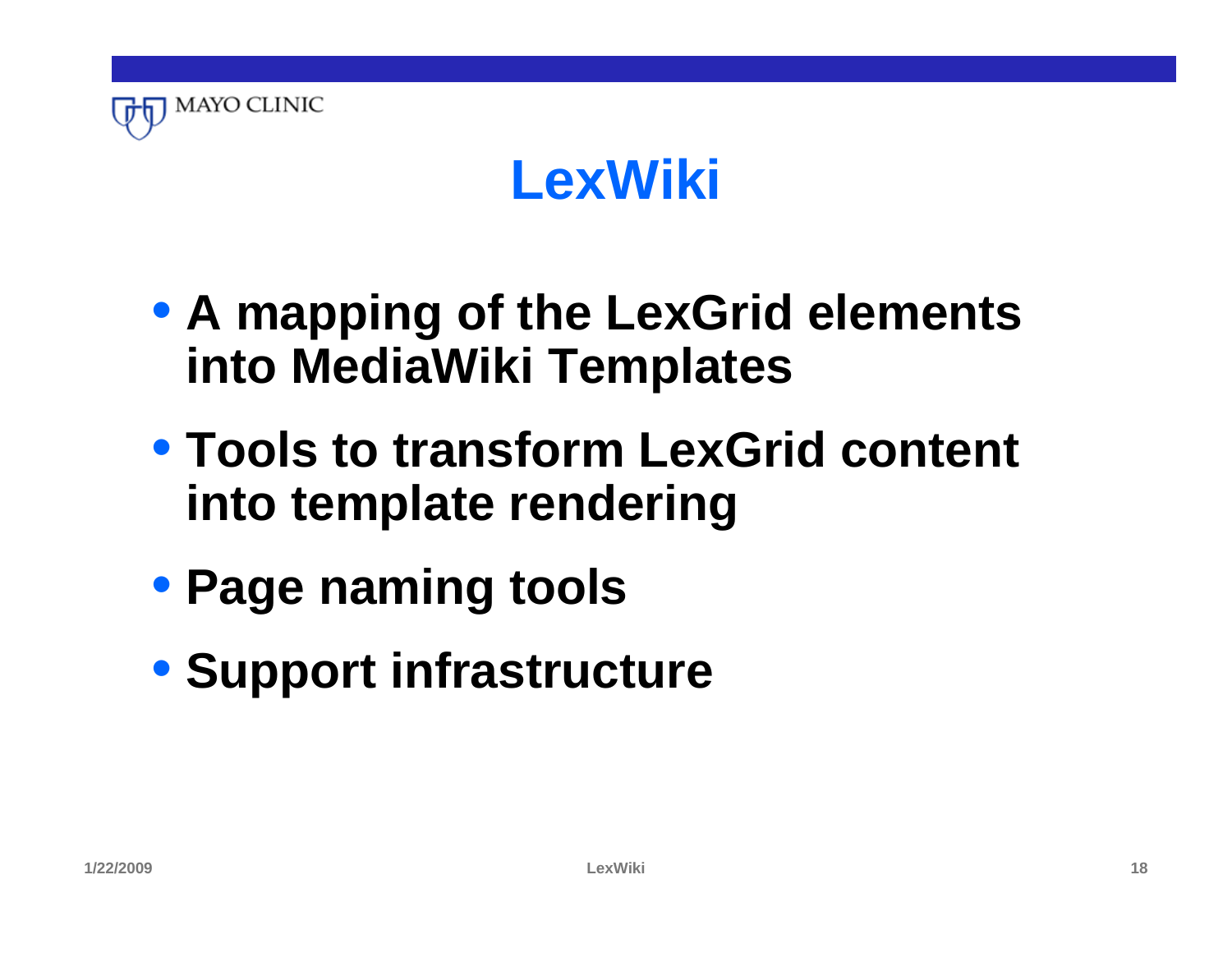

# **LexWiki Page Naming**

#### **Emerging terminology resources have been encouraging the use of "nonsemantic" identifiers**

# • **If the identifier consists of words...**

- **... if you don't name it correctly at the start, how do you change it without breaking the link?**
- **... if you speak the language, it is non-semantic anyway.**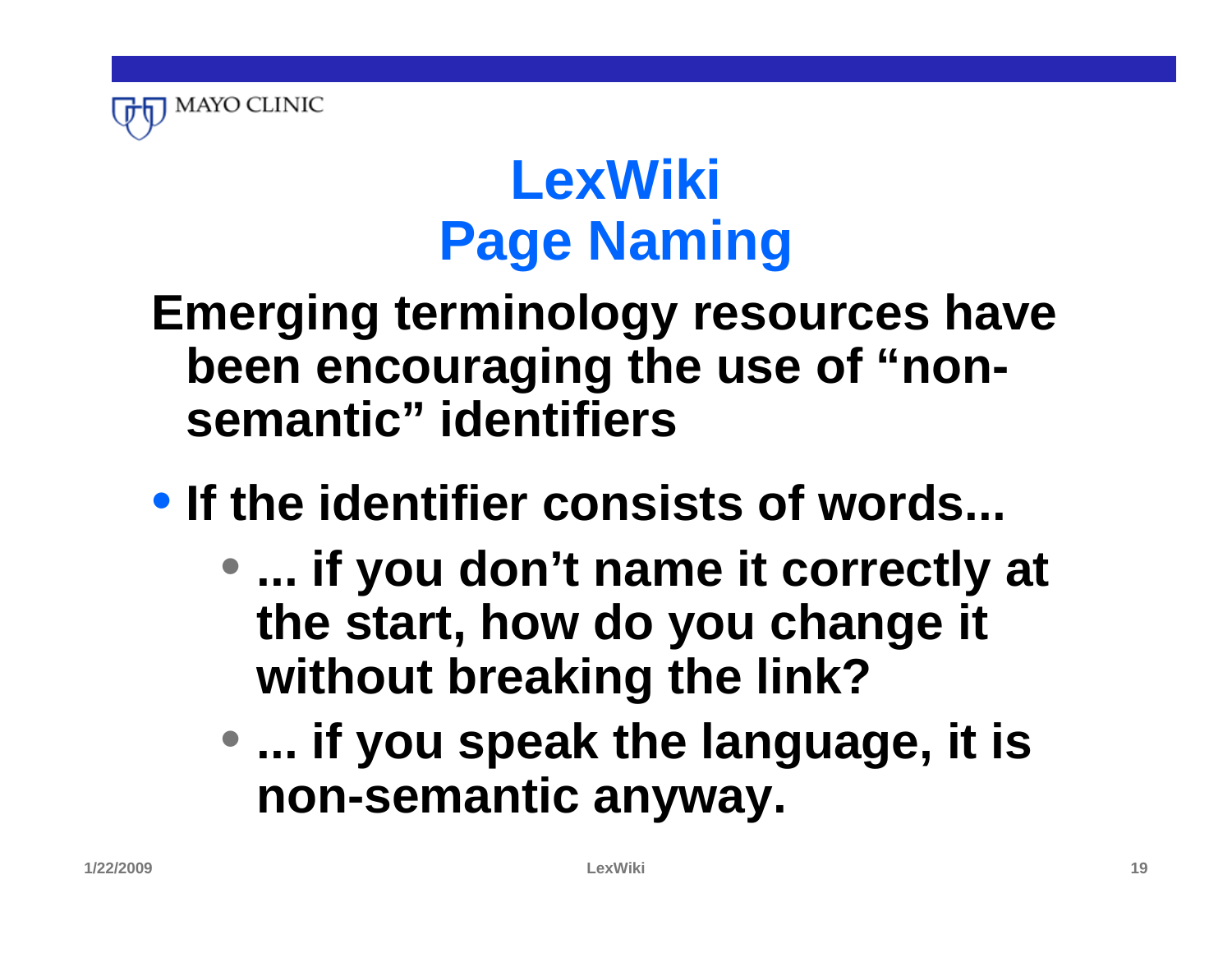

# **LexWiki Page Naming**

- **If the identifier represents a nodes position in a hierarchy ...**
	- **... how do you change the position and still maintain the meaning?**
	- **... what do you do when you run out of "slots"?**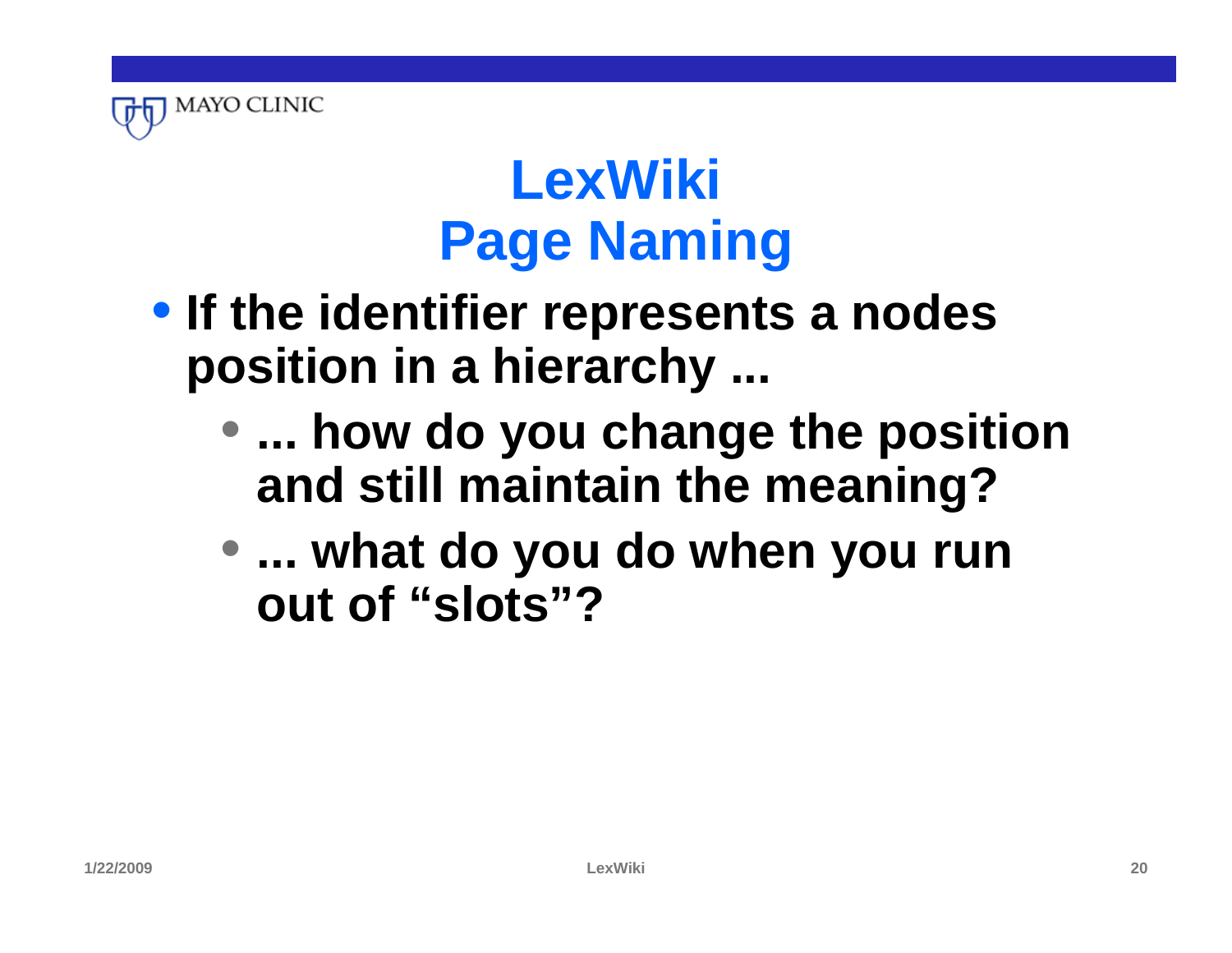

# **LexWiki Page Naming**

#### **The problem with non-semantic identifiers, however, is that they have no meaning (duh!)...**

#### **... and web (and Wiki!) links just plain don't work without some embedded semantics.**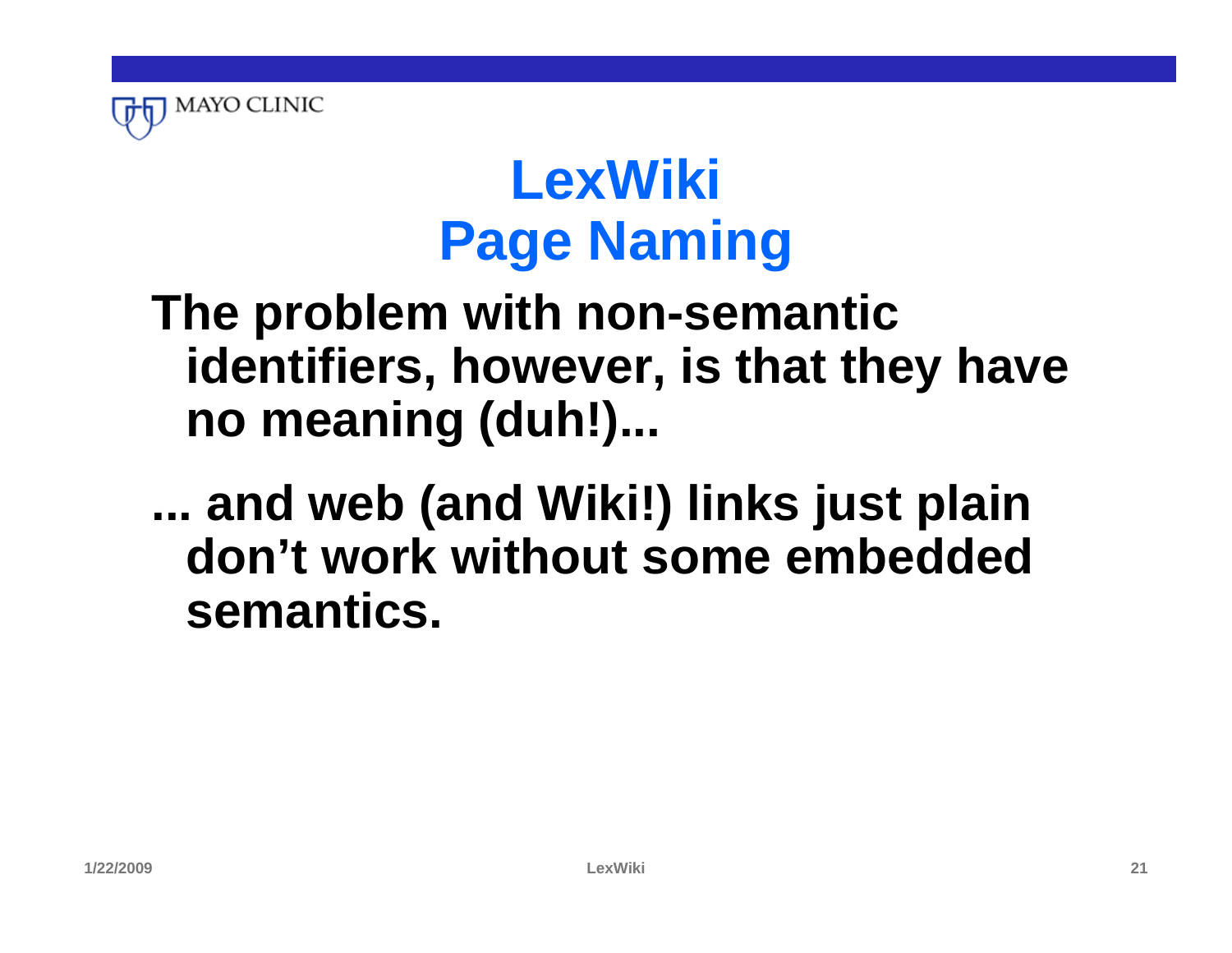

# **Page Naming Example**

# **"Mulberry Tree"**

# • **Code as** *Category:Mulberry* **?**

- **Whoops forgot about Mulberry Bush...** *Category:Mulberry\_Tree?*
- **But, to an expert...**  *Category:Morus...*
- **But, the expert is Chinese...**  *Category:*桑属 **...**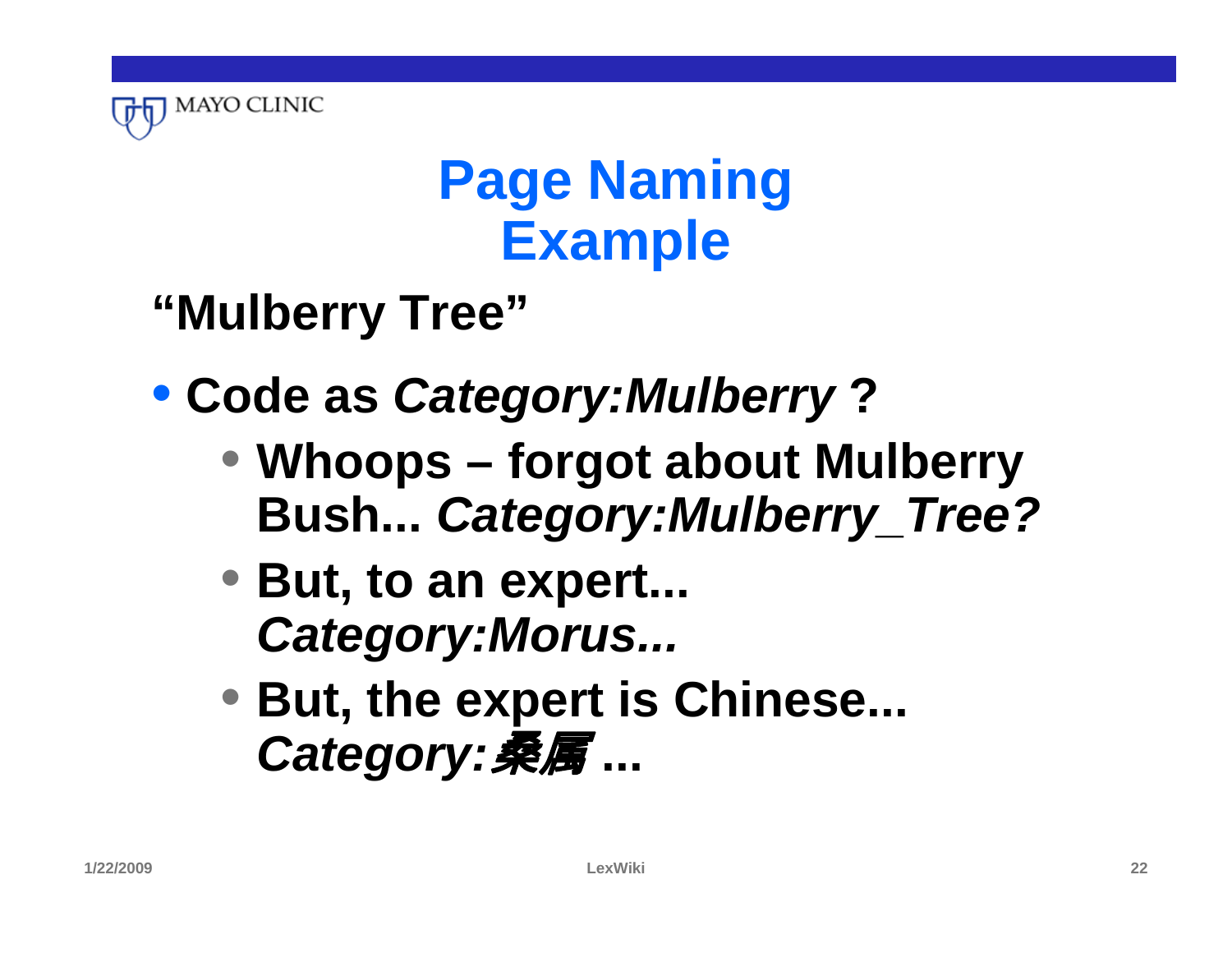

# **Page Naming Example (Continued)**

#### • **With all of these changes, what do I do if I've got an external reference (another Wiki, a data record, ...)?**

| play.species_encounter: 0 records total |                                                                  |  |
|-----------------------------------------|------------------------------------------------------------------|--|
| <b>Species</b><br>Location              |                                                                  |  |
| Mulberry<br>* Rochester                 |                                                                  |  |
|                                         |                                                                  |  |
|                                         |                                                                  |  |
|                                         |                                                                  |  |
|                                         | UYUL Morus(c 4948) - AgroWiki - Mozilla Firefox                  |  |
|                                         |                                                                  |  |
|                                         | Bookmarks<br>Tools Help<br>History                               |  |
|                                         | http://wiktolog.com/agrowiki/index.php?title=Category:Morus<br>⋒ |  |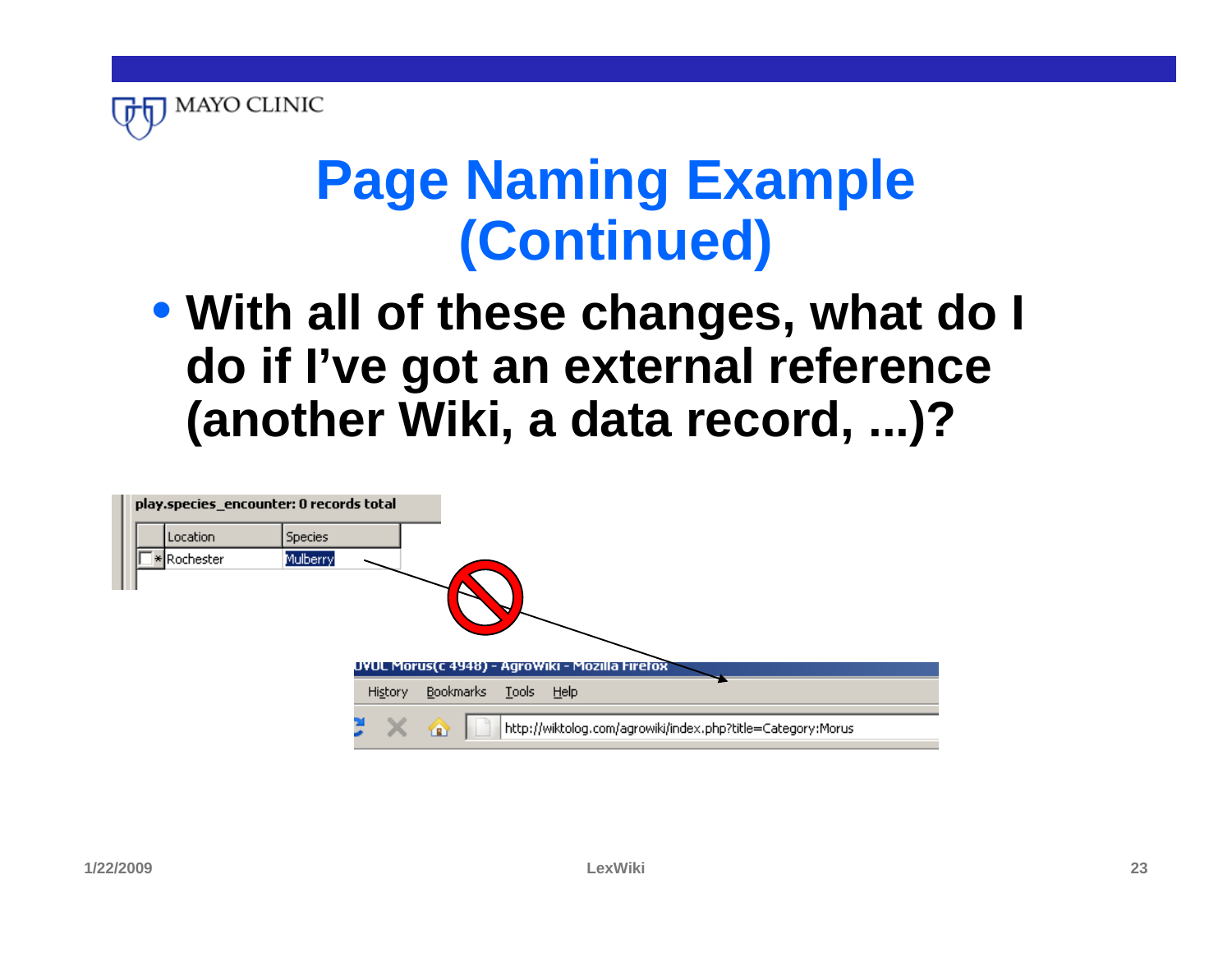

### **Consists of**

- **1. A "non-semantic" identifier (when available)...**
- **2. The current, language specific, preferred designation... (mangled where necessary...)**
- **3. A** *namespace* **identifier in which the non-semantic identifier is rendered unique**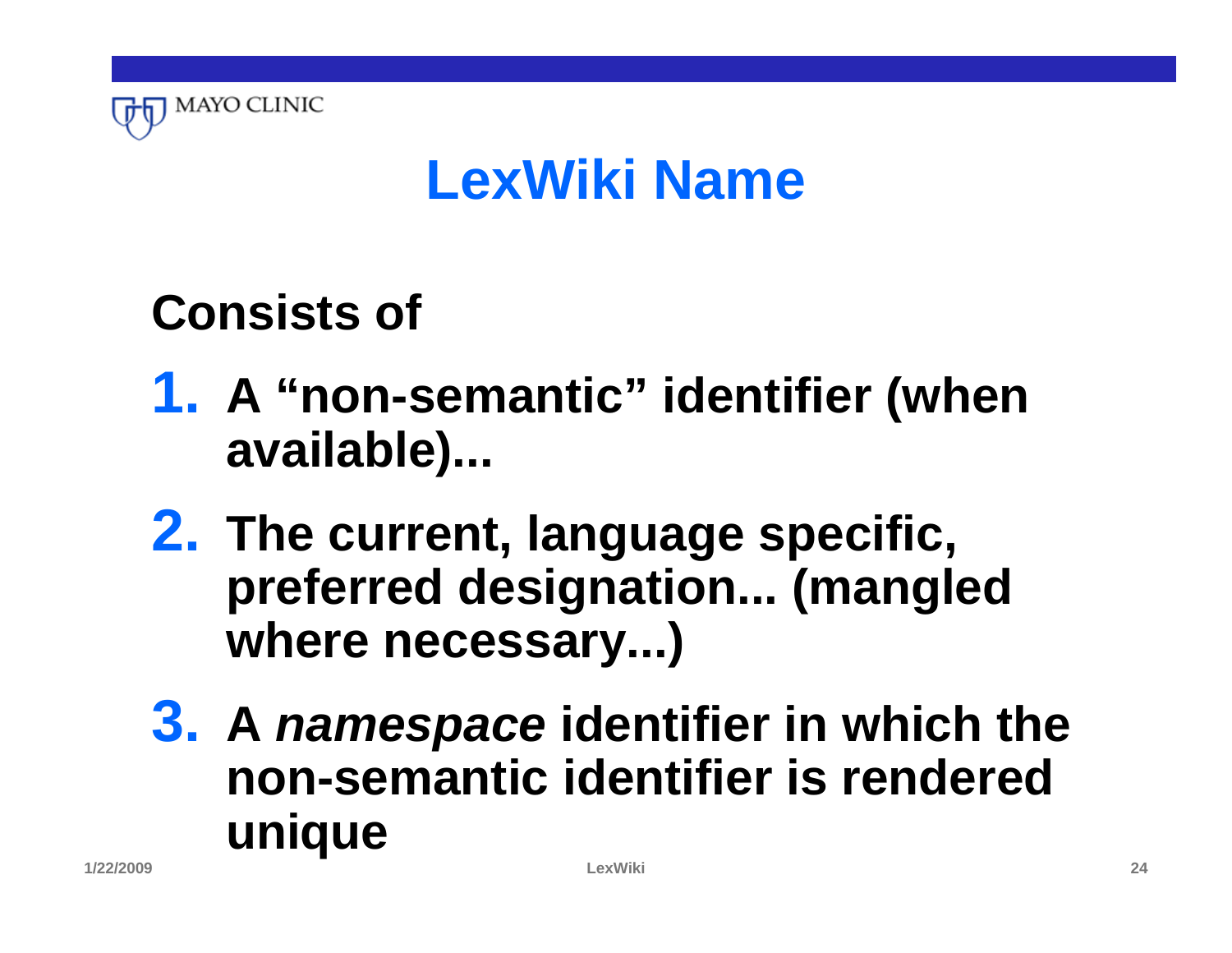

**Format: <Namespace>\_<name>(<nsid>) Example: AGROVOC\_Morus(c 4948)**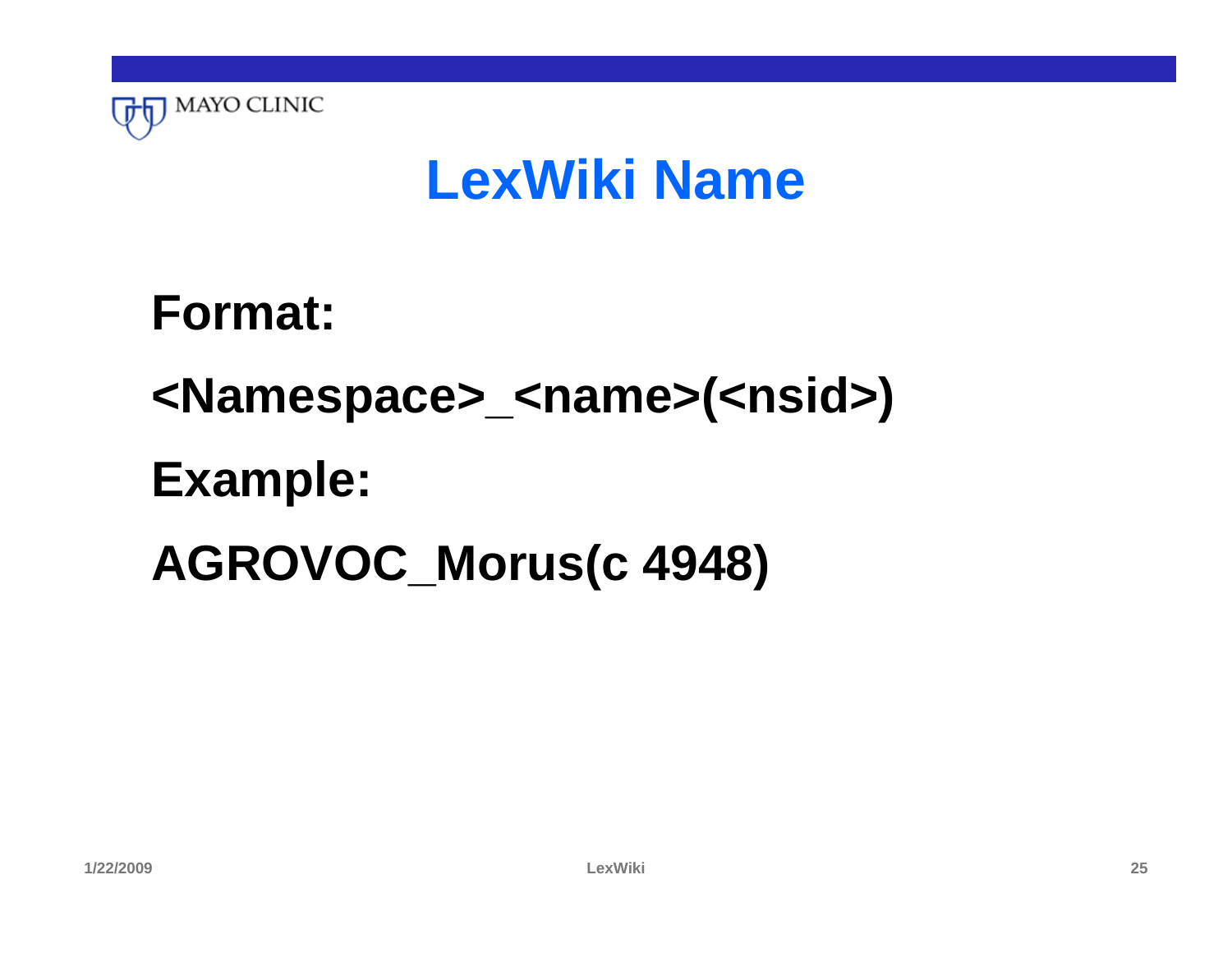

# **The advantage of this structure is:**

#### **1) You can have multiple terminology resources in the same wiki w/o possibility of name clash...**

| edit<br>delete<br>discussion<br>history<br>protect<br>category<br>w |                                                               |                                                                                                          |  |
|---------------------------------------------------------------------|---------------------------------------------------------------|----------------------------------------------------------------------------------------------------------|--|
|                                                                     | Category: Rdfs Class (Class)                                  | edit<br>discussion<br>history<br>delete<br>protect<br>watch<br>category<br>- re                          |  |
|                                                                     | rdfs Class(Class)                                             | Category: Owl Class (Class)                                                                              |  |
|                                                                     | Lexical<br>Factbox<br><b>Associations</b>                     | owl Class(Class)                                                                                         |  |
|                                                                     | <b>Concept Code: Class</b>                                    | Lexical<br>Factbox<br><b>Associations</b>                                                                |  |
|                                                                     | <b>Preferred Name: Class</b><br>Coding Scheme: rdfs (2001/01) | <b>Concept Code: Class</b>                                                                               |  |
|                                                                     | presentation: Class (en)                                      | <b>Preferred Name: Class</b><br>Coding Scheme: owl (10 February 2004, revised \$Date: 2004/09/24 18:12:) |  |
|                                                                     |                                                               | label: Class (en)<br>URI: A                                                                              |  |
|                                                                     |                                                               |                                                                                                          |  |
|                                                                     | 1/22/2009                                                     | 26                                                                                                       |  |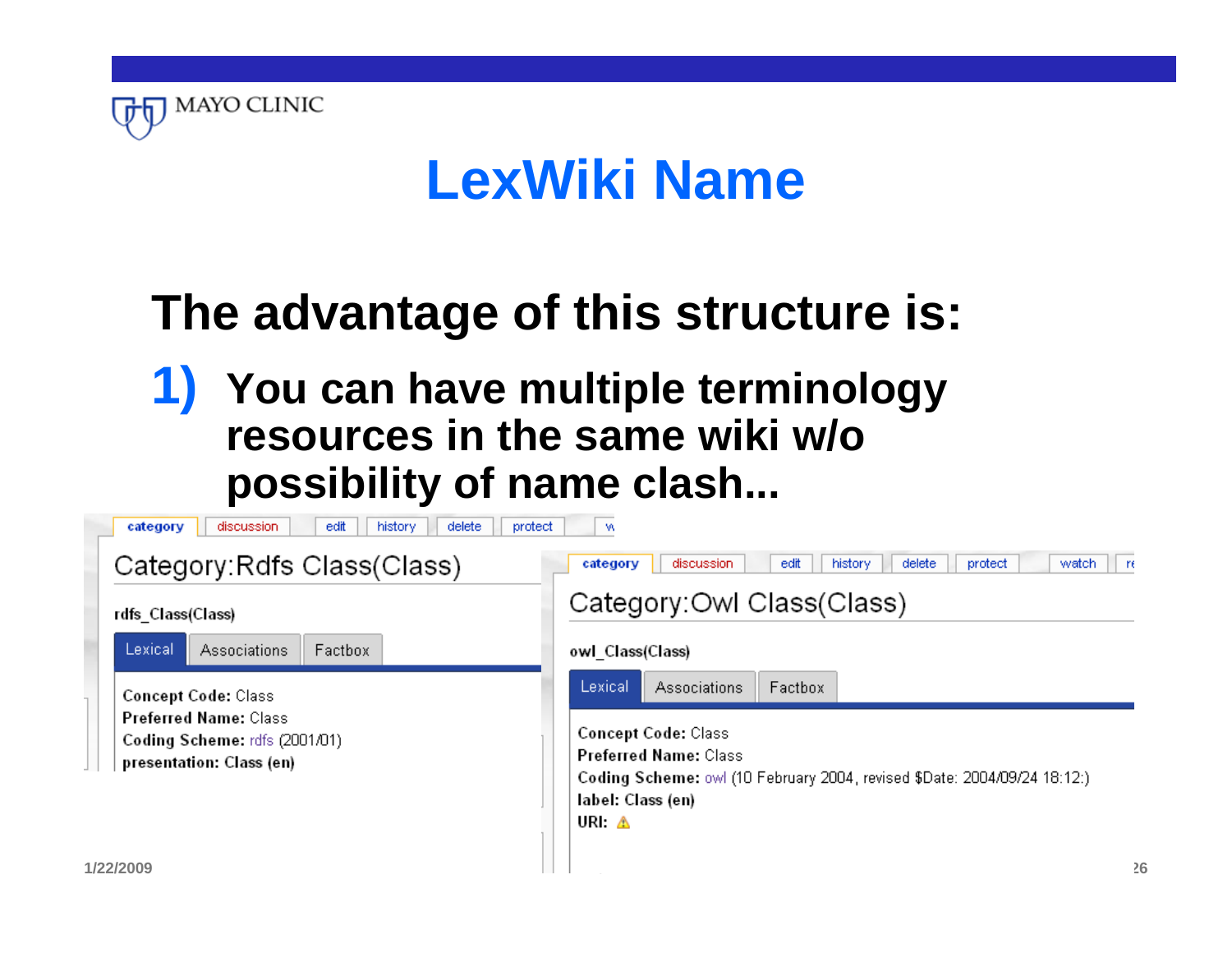

# • **Links can survive name changes**

- **If AGROVOC\_Mulberry(c\_4948) is not found...**
- **... look up c\_4948 in AGROVOC tables...**
- **... and, if found, initiate redirect**

**provided** in the page, start typing in the box below (see the help page for more info).

If you are here by mistake, click your browser's back button.

The latest finding included several species of [[:Category:AGROVOC Mulberry(c 4948)]], which ...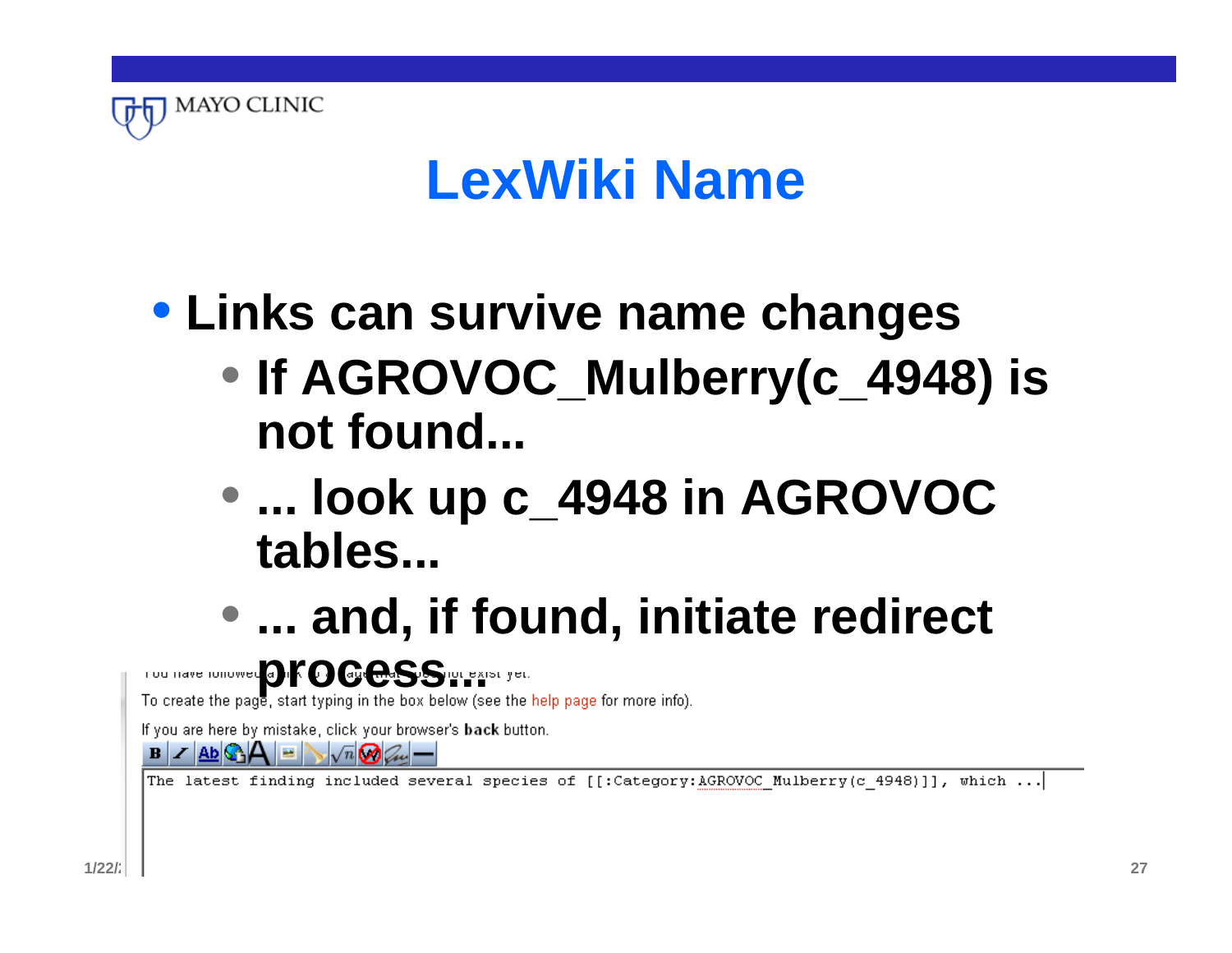

### **LexWiki**

### **Status:**

- **In use in BiomedGT and ICD11**
- **RDF, RDFS, SKOS, DC, OWL, ... Renderings have been prototyped**
- **Still a work in process...**